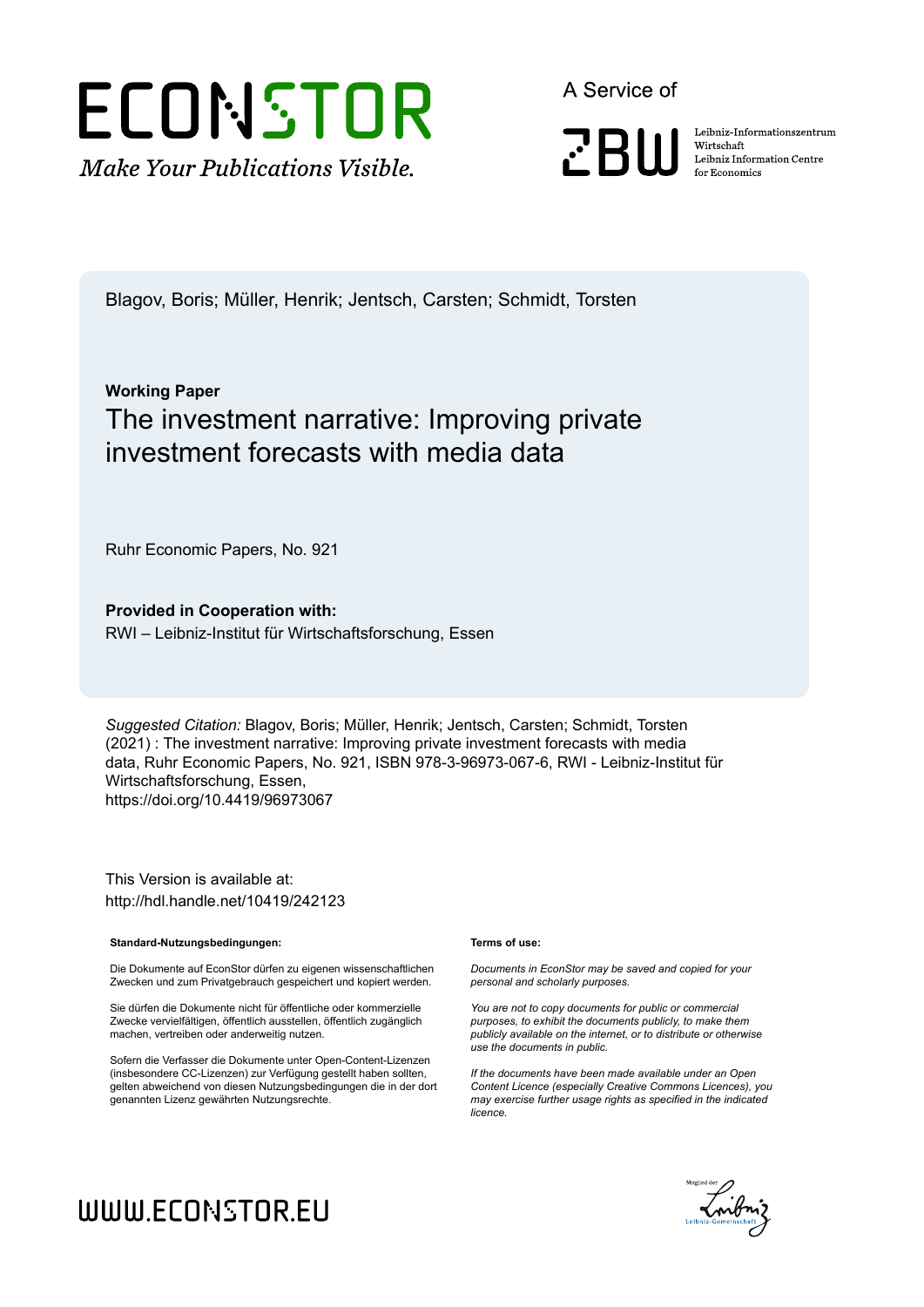

# RUHR ECONOMIC PAPERS

Boris Blagov Henrik Müller Carsten Jentsch Torsten Schmidt

> **The Investment Narrative – Improving Private Investment Forecasts with Media Data**





**MILL**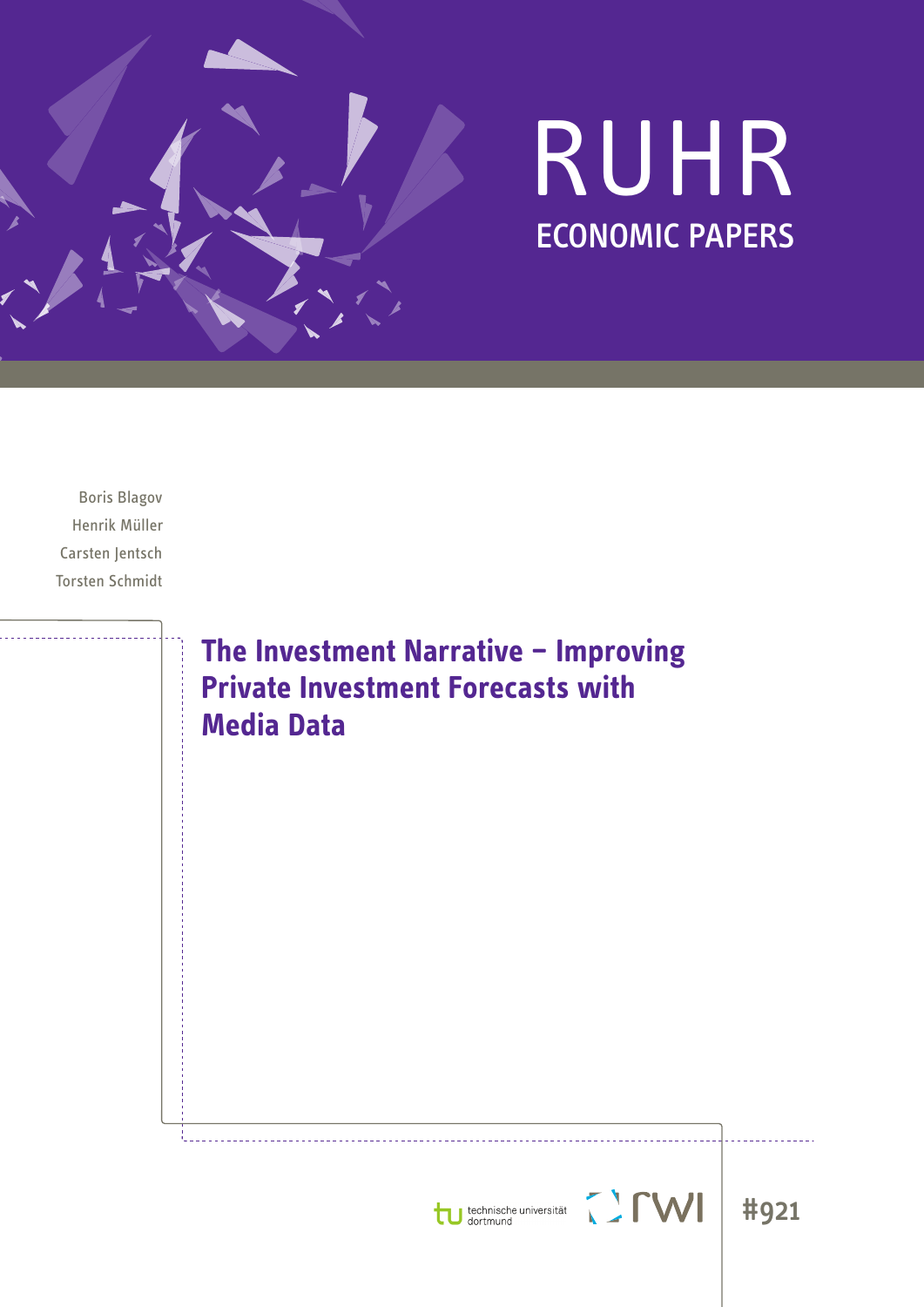## **Imprint**

## Ruhr Economic Papers

#### Published by

RWI – Leibniz-Institut für Wirtschaftsforschung Hohenzollernstr. 1-3, 45128 Essen, Germany Ruhr-Universität Bochum (RUB), Department of Economics Universitätsstr. 150, 44801 Bochum, Germany Technische Universität Dortmund, Department of Economic and Social Sciences Vogelpothsweg 87, 44227 Dortmund, Germany Universität Duisburg-Essen, Department of Economics Universitätsstr. 12, 45117 Essen, Germany

## **Editors**

## Prof. Dr. Thomas K. Bauer RUB, Department of Economics, Empirical Economics Phone: +49 (0) 234/3 22 83 41, e-mail: thomas.bauer@rub.de Prof. Dr. Wolfgang Leininger Technische Universität Dortmund, Department of Economic and Social Sciences Economics – Microeconomics Phone: +49 (0) 231/7 55-3297, e-mail: W.Leininger@tu-dortmund.de Prof. Dr. Volker Clausen University of Duisburg-Essen, Department of Economics International Economics Phone: +49 (0) 201/1 83-3655, e-mail: vclausen@vwl.uni-due.de Prof. Dr. Ronald Bachmann, Prof. Dr. Manuel Frondel, Prof. Dr. Torsten Schmidt, Prof. Dr. Ansgar Wübker RWI, Phone: +49 (0) 201/81 49-213, e-mail: presse@rwi-essen.de

## Editorial Office

Sabine Weiler

RWI, Phone: +49 (0) 201/81 49-213, e-mail: sabine.weiler@rwi-essen.de

## Ruhr Economic Papers #921

Responsible Editor: Wolfgang Leininger All rights reserved. Essen, Germany, 2021 ISSN 1864-4872 (online) – ISBN 978-3-96973-067-6

The working papers published in the series constitute work in progress circulated to stimulate discussion and critical comments. Views expressed represent exclusively the authors' own opinions and do not necessarily reflect those of the editors.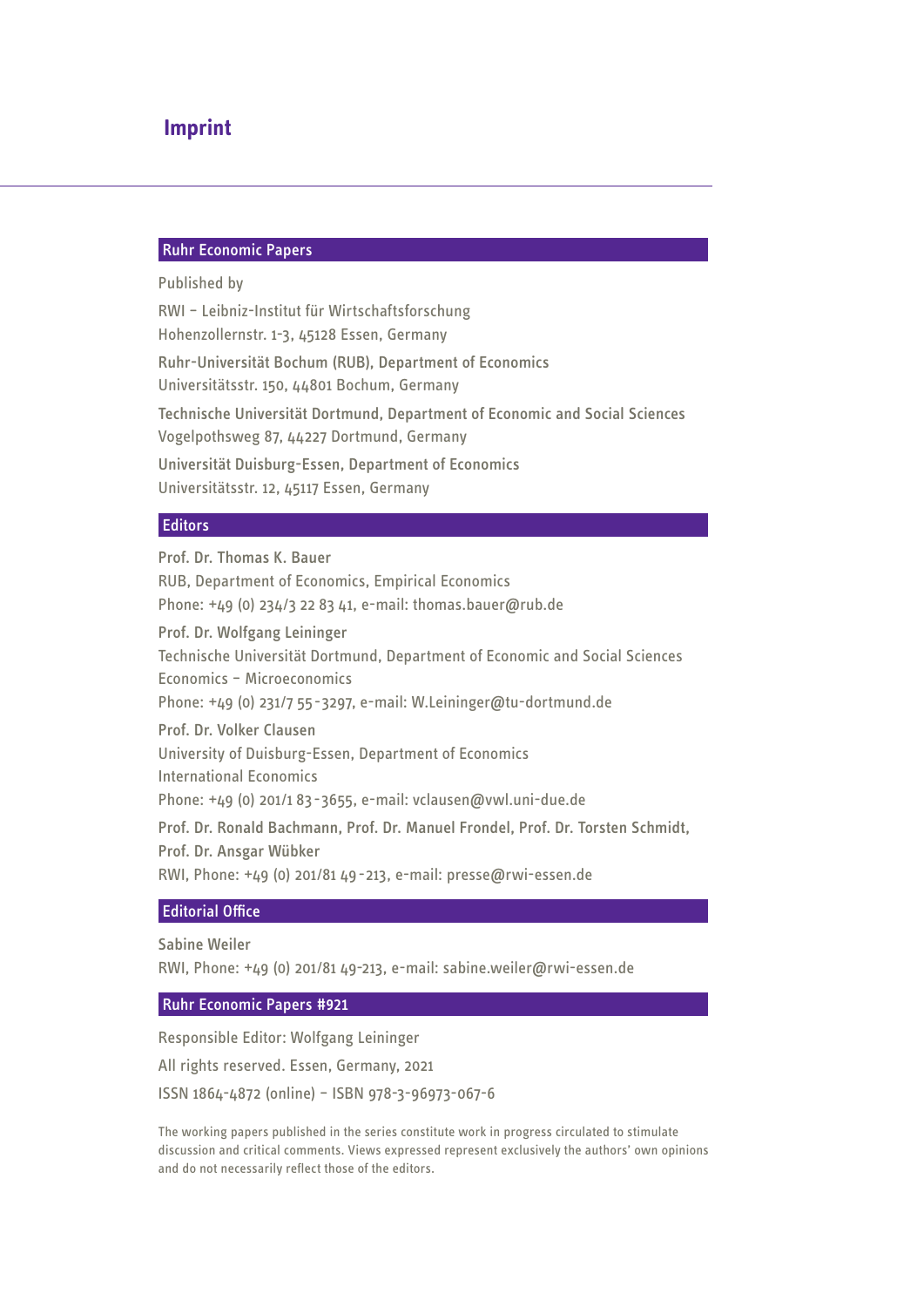## **Ruhr Economic Papers #921**

Boris Blagov, Henrik Müller, Carsten Jentsch, and Torsten Schmidt

# **The Investment Narrative – Improving Private Investment Forecasts with Media Data**

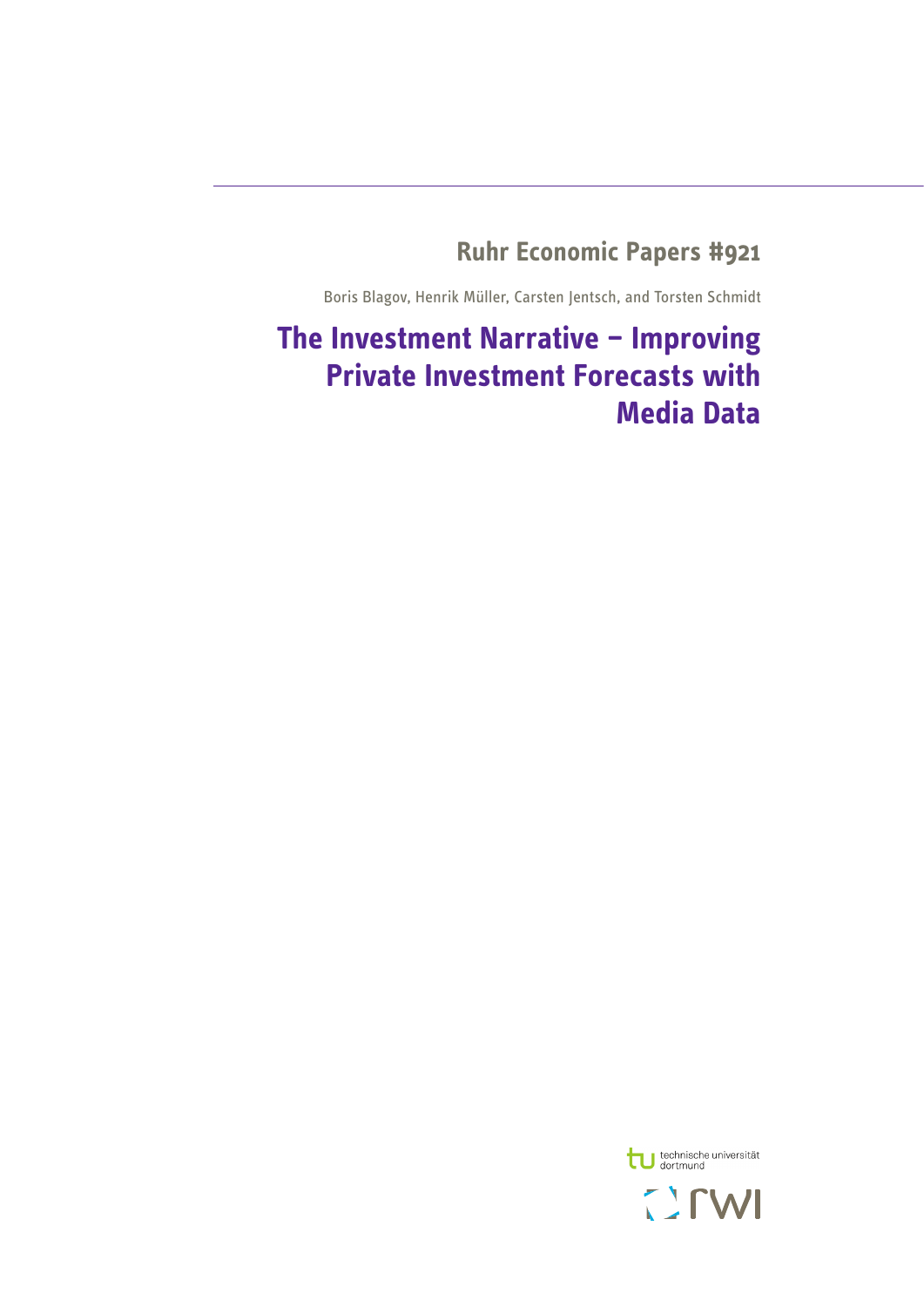## **Bibliografische Informationen der Deutschen Nationalbibliothek**

The Deutsche Nationalbibliothek lists this publication in the Deutsche Nationalbibliografie; detailed bibliographic data are available on the Internet at http://dnb.dnb.de

RWI is funded by the Federal Government and the federal state of North Rhine-Westphalia.

http://dx.doi.org/10.4419/96973067 ISSN 1864-4872 (online) ISBN 978-3-96973-067-6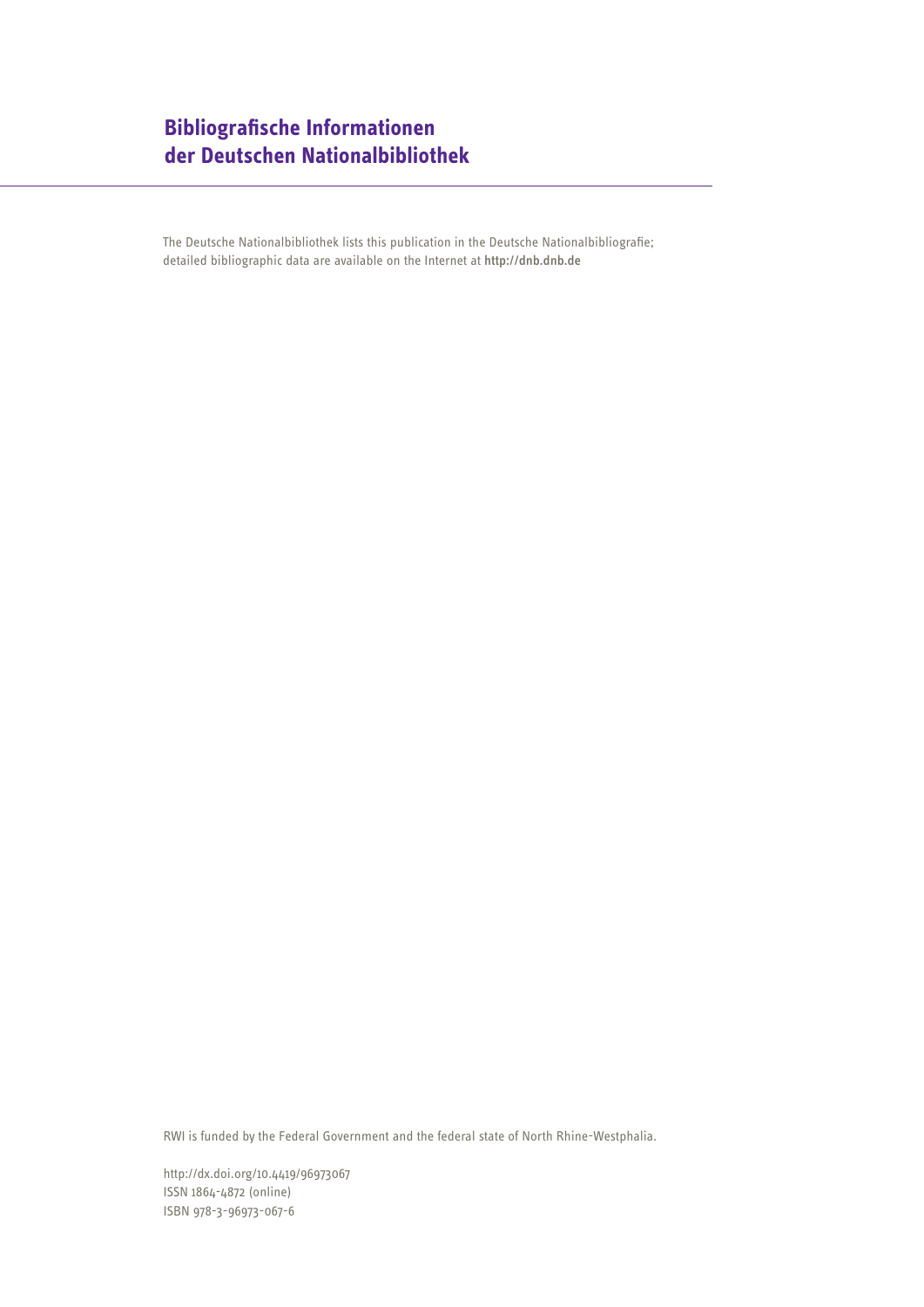Boris Blagov, Henrik Müller, Carsten Jentsch, and Torsten Schmidt<sup>1</sup>

# **The Investment Narrative – Improving Private Investment Forecasts with Media Data**

## **Abstract**

*Corporate investment in Germany has been relatively weak for a prolonged period after the financial crisis. This was remarkable given that interest rates and overall economic activity, important determinants of corporate investment, developed quite favourably during that time. These developments highlight the fact that the dynamics of business cycles varies over time: each cycle is somewhat different. A promising new line of research to identify the driving factors of business cycles is the use of narratives (Shiller 2017, 2020). Widely shared stories capture expectations and beliefs about the workings of the economy that may influence economic behavior, such as investment decisions. In this paper, we use Latent Dirichlet Allocation (LDA) to identify topics from news (text) data related to corporate investment in Germany and to construct suitable indicators. Furthermore, we focus on isolating those investment narratives that show the potential to lead to substantial improvement of the forecasting performance of econometric models. In our analysis, we demonstrate the benefit of using media-based indicators to improve econometric forecasts of business equipment investment. Newspaper data carries important information both on the future developments of investment (forecasting) as well as on current developments (nowcasting). Moreover, the identified investment narrative enables the researcher to improve her/his understanding of the investment process in general and allows to incorporate exogenous developments as well as economic sentiment, news and other relevant events to the analysis.*

*JEL-Code: C53, C82, E32* 

*Keywords: Narrative economics; mixed-frequency; nowcasting via media data*

*September 2021* 

*<sup>1</sup> Boris Blagov, RWI; Carsten Jentsch, TU Dortmund; Henrik Müller, TU Dortmund; Torsten Schmidt, RWI. - All correspondence to: Torsten Schmidt, RWI, Hohenzollernstr. 1/3, 45128 Essen Germany, e-mail: torsten.schmidt@rwi-essen.de*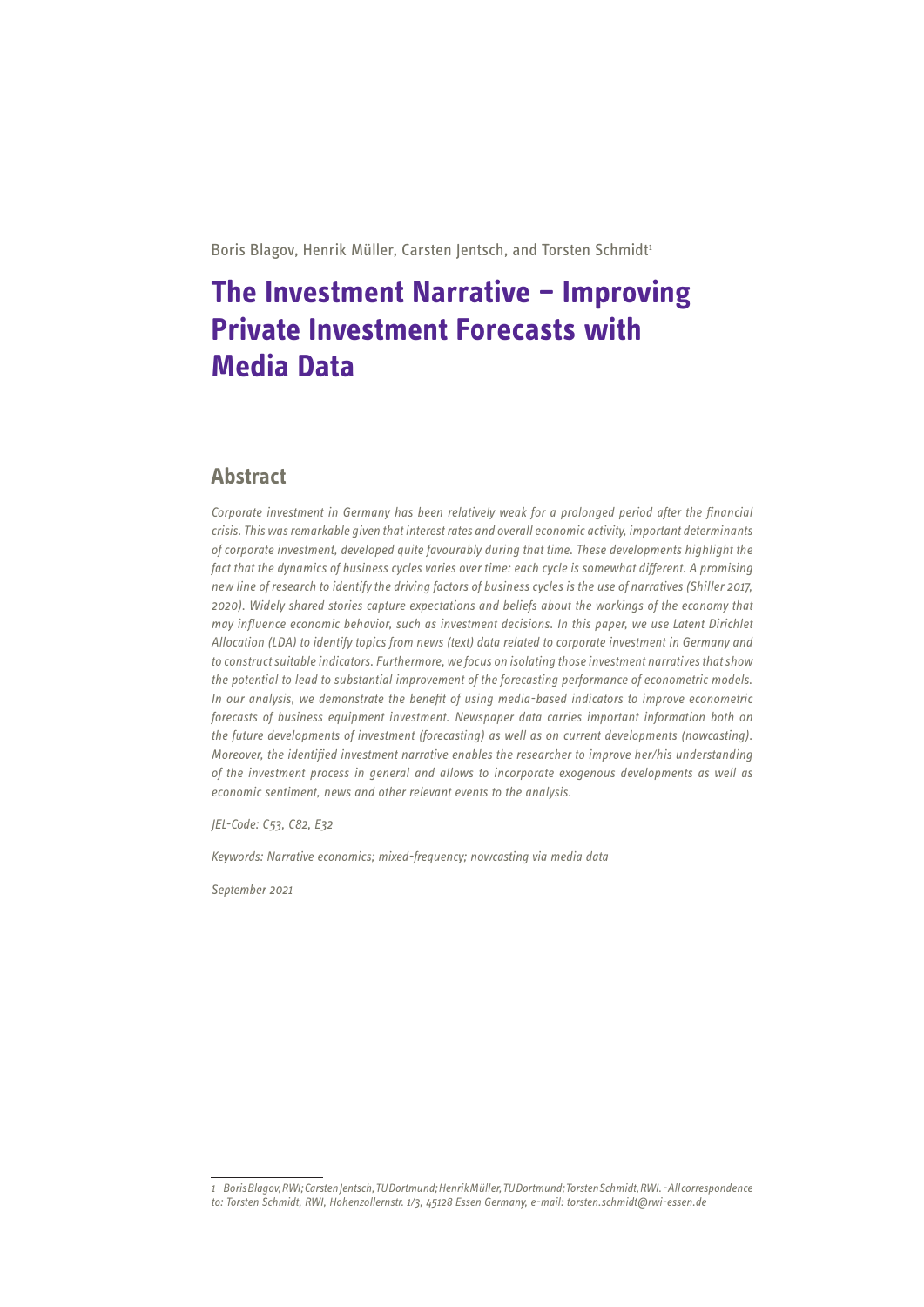## I. Introduction

Corporate investment in Germany has been relatively weak for a prolonged period after the financial crisis. This was remarkable given that interest rates and overall economic activity, important determinants of corporate investment, developed quite favourably during that time. However, the weak recovery in corporate investment was not an isolated development but can be observed in many other European economies. One possible explanation is that the consequences of the financial crisis continued to dampen the recovery for some time. Another one holds that the sovereign debt crisis in the euro area has contributed significantly to the slowdown in investment dynamics. These developments highlight the fact that business cycles vary considerably over time: each cycle is somewhat different. Time and time again new factors are at play that standard forecasting strategies struggle to incorporate. This requires the development of new econometric techniques and the use of non-standard data sources to improve the forecasting performance.

In fact, forecasts of corporate investment deteriorated in the 2010s. Standard approaches that use variables like financing costs and economic activity (CBO 2018; Rapach and Wohar 2007) proved less useful than in the past. To improve the forecasting performance for corporate investments several attempts have been made recently by using information e.g. from economic surveys (Driver and Meade 2019; Giordano et al. 2021). Driver and Meade (2019) argue that business surveys are able to incorporate economic developments that are not captured by commonly used economic time series, and therefore are not taken into account by forecasters. The flexible processing of information in particular with regard to the time-varying importance of different drivers of investment activity is clearly an advantage of this type of data. However, the informational content of the surveys, i.e. what respondents actually believe, still remains unknown.

A promising new line of research to identify the (possibly time-varying) driving factors of business cycles is the use of narratives (Shiller 2017, 2020). Widely shared stories capture expectations and beliefs about the workings of the economy that may influence economic behavior as e.g. investment decisions. Therefore, the inclusion of such narratives can be expected to improve economic forecasts. To make the narrative approach usable for forecasting, newspaper corpora are an available source of information. These text data need to be transformed into quantitative time series to make the contained information accessible for commonly used time series methods. Thorsrud (2016) and Larsen and Thorsrud (2019) used newspaper data for Norway and for the US, respectively, to construct daily indicators that track the development of GDP quite well. Ellingsen et al. (2020) use indicators based on newspaper texts to improve forecasts for macroeconomic time series. In addition, they apply unsupervised topic modelling approaches, such as Latent Dirichlet Allocation (LDA) proposed by Blei et al. (2003), which has become a standard tool for text mining purposes. Such text mining tools allow to semi-automatically form thematically related text categories ("topics"), assigning individual texts to these topics. One potential advantage of this approach is that it enables researchers to identify distinct patterns in newspaper coverage that may contain additional information concerning economic activity.

In this paper, we use LDA to construct indicators derived from news topics that are related to equipment investment in Germany. Compared to previous applications in econometric analyses, we combine the LDA method, which is unsupervised per se, with expert knowledge used to label the obtained LDA topics. Adding meaning to data facilitates better interpretations of the results,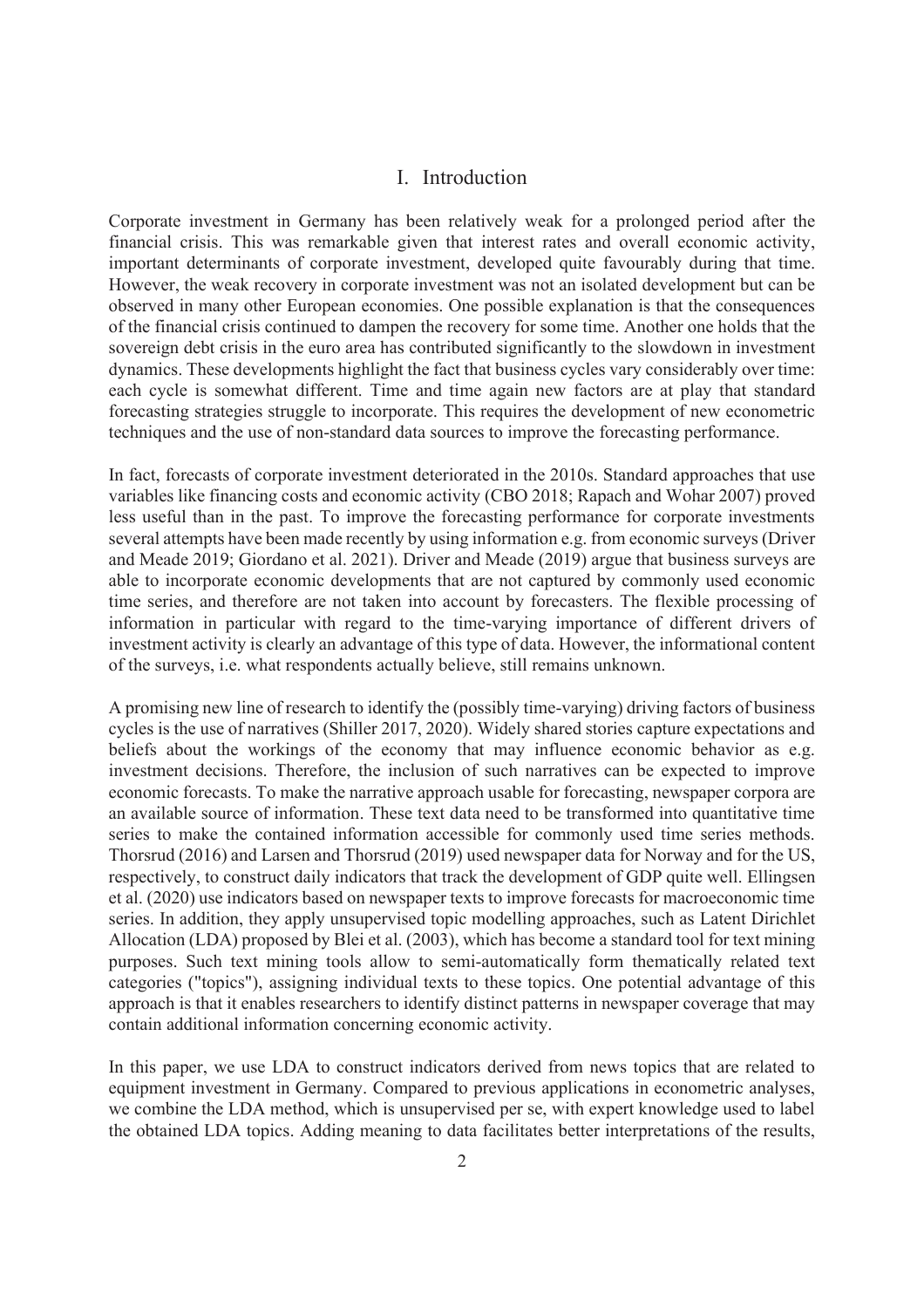as we focus on isolating investment narratives that are capable of enhancing the forecasting performance of econometric models significantly. LDA topics have been described as media frames (di Maggio et al. 2013), a concept pioneered by Entman (1993). Moreover, for longer periods of time, topics can also be interpreted as narratives (Müller et al. 2018, 2021), spanning a sequence of events and providing a quantitative specification of the concept of the economic narrative, as suggested by Shiller (2017, 2019, 2020).

Our research strategy is structured in three subsequent stages:

*First,* large text corpora consisting of newspaper articles from three major nation-wide German broadsheet newspapers – Süddeutsche Zeitung, Welt and Handelsblatt – spanning more than two decades of reporting are processed using several queries to construct interpretable sub-corpora. On these sub-corpora a host of LDA models with different parameter settings are computed and their content structure reviewed by human coders. Two models are chosen for further content analyses. In a further step, thematically closely related LDA topics are aggregated to what we call "Investment Factors" (IF).

*Second,* we explore the predictive power of these models' topics and IFs regarding equipment investment. As single LDA topics and aggregated IFs can be continuously updated using newly arriving text data, so that they are available at a higher (monthly) frequency in comparison to commonly used quarterly macro variables, our approach allows to investigate their ability to enhance both forecasting and nowcasting. To explore the forecasting properties of the data, we aggregate the monthly series to a quarterly level and use both univariate and multivariate autoregressive setups to evaluate forecasts of next period's investment growth. Thus, we use newspaper data only up to the last quarter in which investment figures are also available. This approach allows us to identify the most informative topics regarding investment. In the next step, we fully exploit the timeliness of media data and utilise a mixed-frequency vector autoregressive model for nowcasting, which also incorporates media data from the current quarter, for which investment figures are not yet available. The results single out several topics and IFs that indeed enhance the models' predictive power.

*Third,* we explore the content of these best performing topics and IFs more closely. By applying a formula proposed by Müller et al. (2018) we extract investment narratives, i.e. underlying stories that drove public discourse and affected investment decisions according to our data over the period considered.

One advantage of this explorative multi-stage research strategy is that it is fundamentally datadriven. In contrast to other contributions to this field (e.g. Shiller 2019, 2020) we do not set out to find certain narratives in the data, but initially rely on the unsupervised LDA method to structure the text content, thereby taming researchers' own convictions, which tend to induce biases when economic narratives are formulated.

This paper is organized as follows: In section II we describe the textual database and our approach to construct time series that capture different aspects of corporate investment dynamics. Section III describes the different model setups that we use to evaluate the informational content of the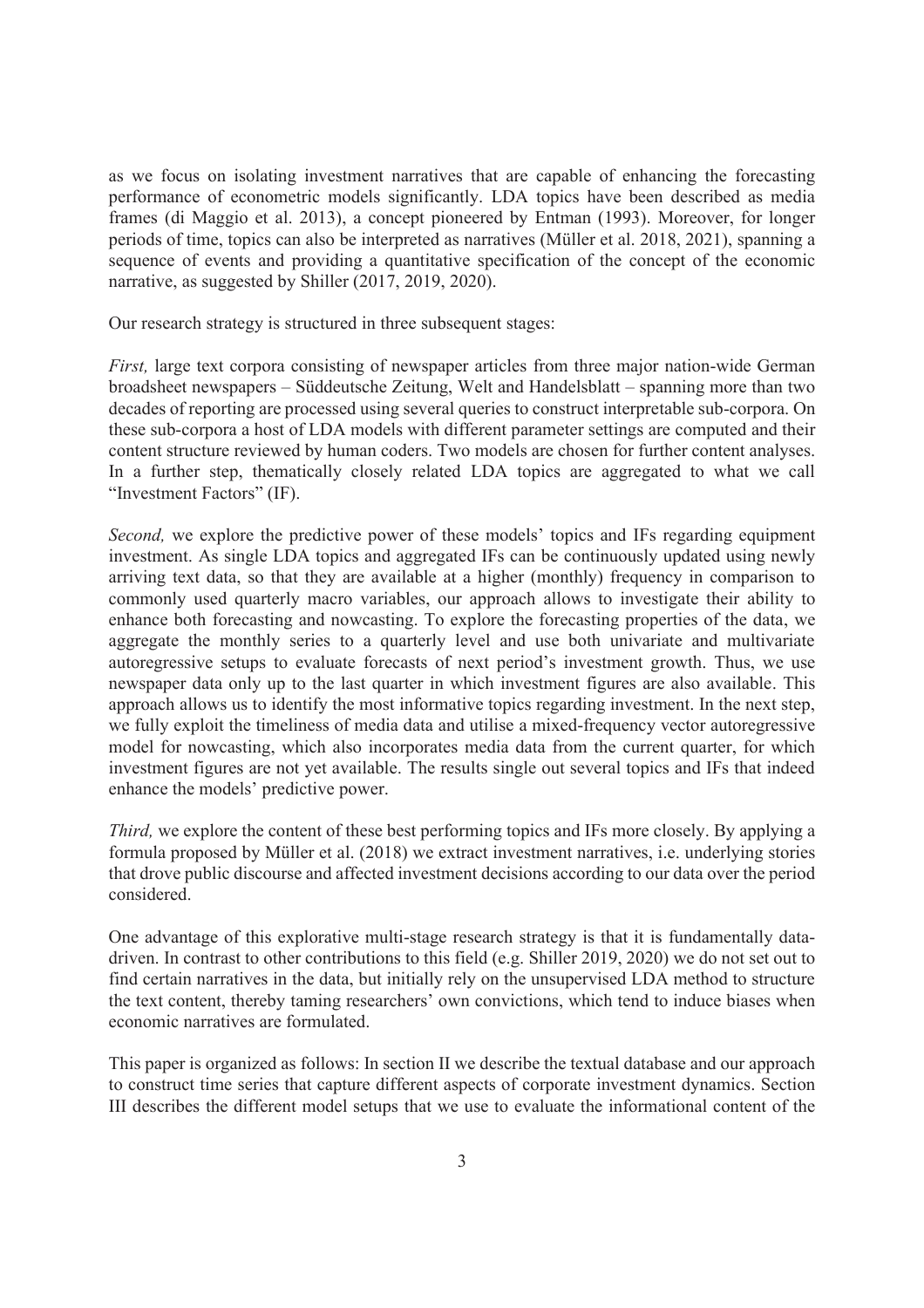newly constructed indicators for fore- and nowcasting. Section IV picks up these results and formulates the investment narratives. Section V concludes.

## II. Empirical Specification

## *A. Text data selection*

This section describes how time series containing information on the development of equipment investment are generated from texts. It is plausible to assume that a) economic developments are reflected in media reports *before* they become visible in national accounts or sentiment indicators (allowing "nowcasting"), b) economic policy and other exogenous factors of economic importance are captured early on by the media, and c) media content has an impact on the formation of expectations of economic subjects and may therefore influence decisions.

One important initial question concerns the selection of media. Since business cycle research requires long time series, preferably spanning several cycles, traditional daily newspapers, which have a long publication history and relatively constant criteria for issue selection, unlike online or social media content, are the obvious choice. Since our aim is mapping developments in the whole of Germany, leading broadsheet newspapers with a national circulation are preferable to regional media. They cater to an elite audience, i.e. to people who actually take investment decisions. Furthermore, they influence the reporting of other (follower) media and can thus be expected to capture broader public discourses. For this study, the content of three German mainstream newspapers with different leanings is used: Handelsblatt (business-focussed), Süddeutsche Zeitung (center-left), and Die Welt (center-right). The corpora were obtained from LexisNexis and the publishing houses. In total, they comprise about four million articles.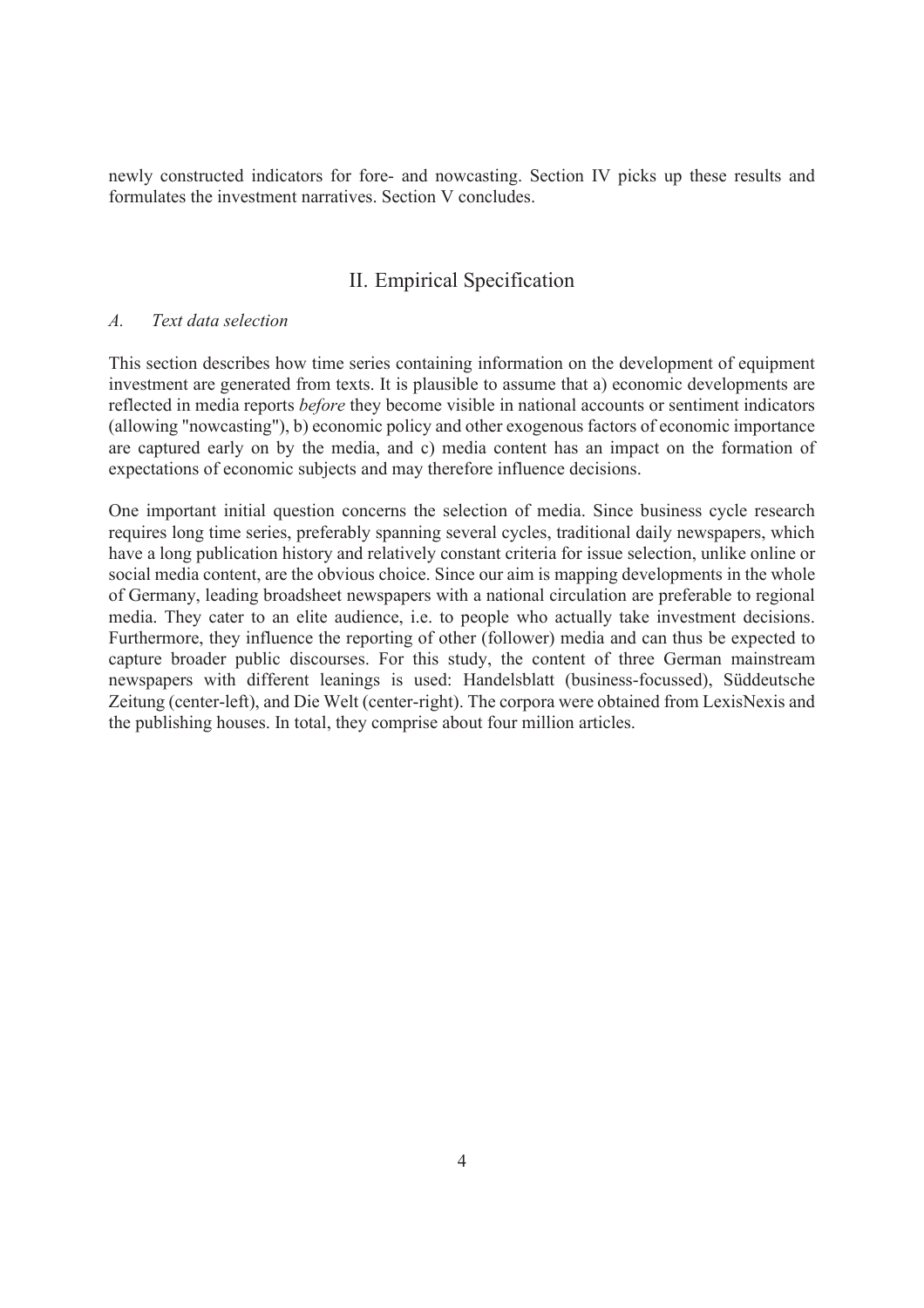## **TABLE 1**

## Overview of the considered corpora

| Media (Period)                                                           | Search Strategy | Ouery                                                           | Size (no. of articles) |
|--------------------------------------------------------------------------|-----------------|-----------------------------------------------------------------|------------------------|
| Corpora                                                                  |                 |                                                                 |                        |
| I. Handelsblatt<br>$(1.1.94 - 31.12.19)$                                 |                 |                                                                 | 993.381                |
| II. Süddeutsche Zeitung<br>$(1.1.94 - 31.12.19)$                         |                 |                                                                 | 1.802.895              |
| III. Handelsblatt, Süddeutsche Zeitung,<br>Welt<br>$(1.1.00 - 31.12.19)$ |                 |                                                                 | 2.885.539              |
| Analysis Corpora                                                         |                 |                                                                 |                        |
| I.a HB $(1.1.94 - 31.12.19)$                                             | explorative     | Wirtschaft*+Investition*<br>$(1$ mention each) <sup>1</sup>     | 52.049                 |
| I.b HB (1.1.94-31.12.19)                                                 | explorative     | Wirtschaft*+Investition*<br>(2 mentions each)                   | 15.222                 |
| I.c HB $(1.1.94-31.12.19)$                                               | theory-informed | list of investment-relevant terms<br>$(5 \text{ out of } 20)^2$ | 130.721                |
| II.a Süddeutsche (1.1.94–31.12.19)                                       | explorative     | Wirtschaft*+Investition*<br>(1 mention each)                    | 30.817                 |
| II.b Süddeutsche (1.1.94-31.12.19)                                       | explorative     | Wirtschaft*+Investition*<br>(2 mentions each)                   | 6.156                  |
| II.c SZ $(1.1.94 - 31.12.19)$                                            | theory-informed | list of investment-relevant terms<br>(5 out of 20)              | 73.052                 |
| III.a HB, SZ, Welt (1.1.00–31.12.19)                                     | explorative     | Wirtschaft*+Investition*<br>(1 mention each)                    | 75.845                 |

<sup>1</sup> \* indicate truncations.

<sup>2</sup> Articles chosen include at least 5 of the following items: angebot, anlage, bank, entwicklung, export, import, investition, kapital, konjunktur, lohn, loehne, nachfrage, politik, regulierung, risiken, risiko, steuer, unsicher, wirtschaft, zins (supply, facility, bank, development, exports, imports, capital, business cycle, wage(s), demand, politics, regulation, risk(s), tax, uncertain, economy, interest).

To narrow down the corpora regarding our research interest, an explorative and a theory-informed query were tested to construt sub-corpora. First, two explorative approaches are used, where all articles in which the word stems "wirtschaft\*" (economy) and "investment\*" co-occur at least once or twice, respectively, are chosen. Second, using a theory-informed approach, all articles containing a subset of words from a list of pre-specified terms related to investment decisions are included. All three content selection strategies are applied separately to corpora from Handelsblatt and Süddeutsche Zeitung. Both were available from 1994. Additionally, we constructed a combined corpus, including close to 2.9 million articles from all three newspapers published between 2000 and 2019 (Die Welt was available from 2000), on which we deploy the first query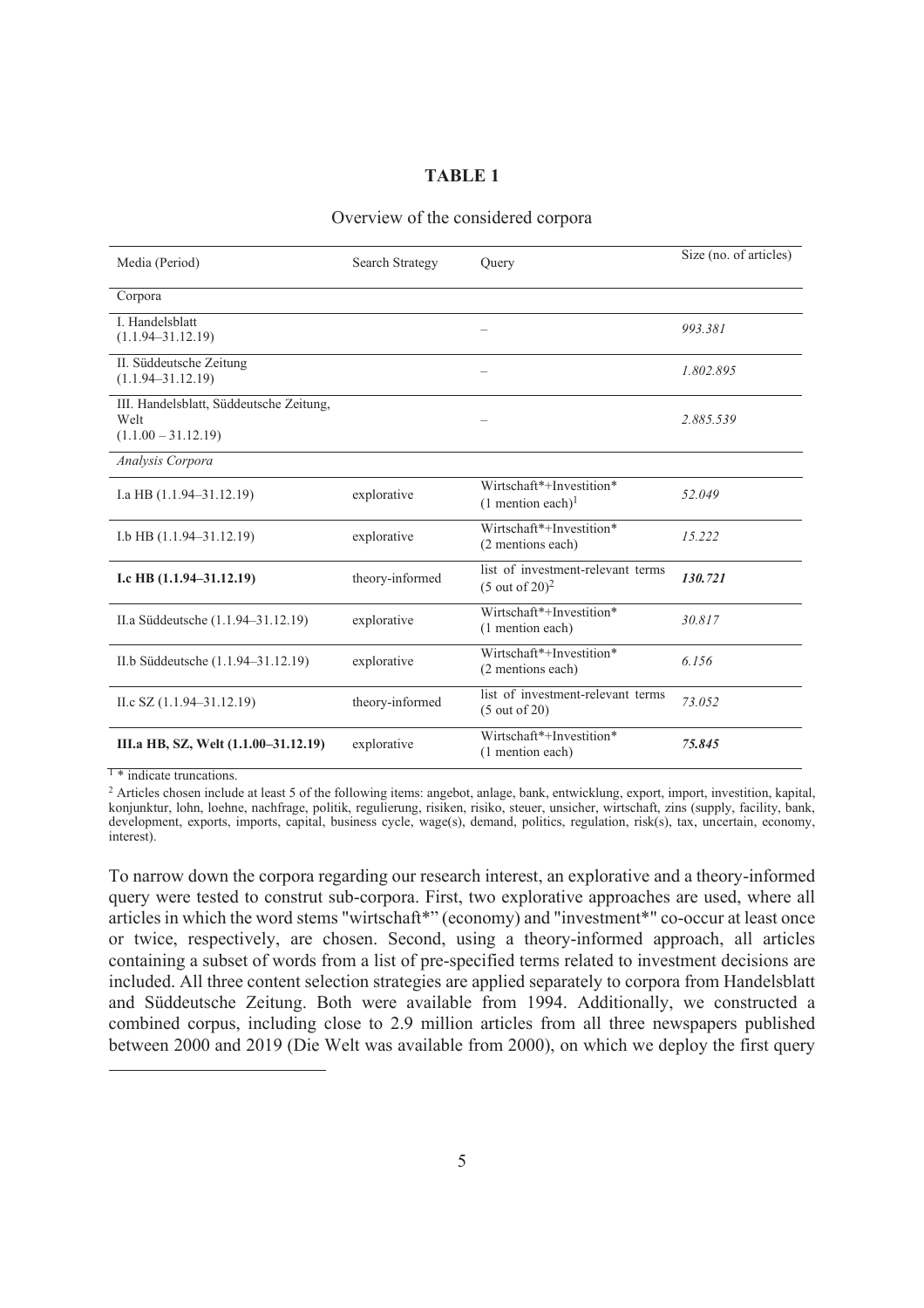only. The resulting sub-corpora differ considerably in size (see Table 1 for an overview). With regard to investment activity, Handelsblatt proved to be particularly productive: as the only pureplay business newspaper in Germany, it provides broader and more detailed information on economic developments than other print media. However, the merged corpus from all three newspapers also represents a promising basis for new types of economic indicators; the inclusion of several media should provide greater thematic breadth and robustness against arbitrary editorial decisions. Therefore, we chose the two broadest corpora (I.c and III.a) for further analysis, relying on LDA to subsequently sort out content irrelevant to our research interest.



*Figure 1: Frequency of the analysis corpora over time (shares relative to entire corpora, threemonth moving average)*

Figure 1 shows the frequency of the two corpora over time. III.a is characterized by three distinct peaks, associated with the financial crisis (2008/09), the investment slump following the European sovereign debt crisis (2014), and the manufacturing recession (2018/19) respectively. In addition, I.c follows a secular upward trend starting in 2014, a period when weak business investment activity rose in public awareness considerably.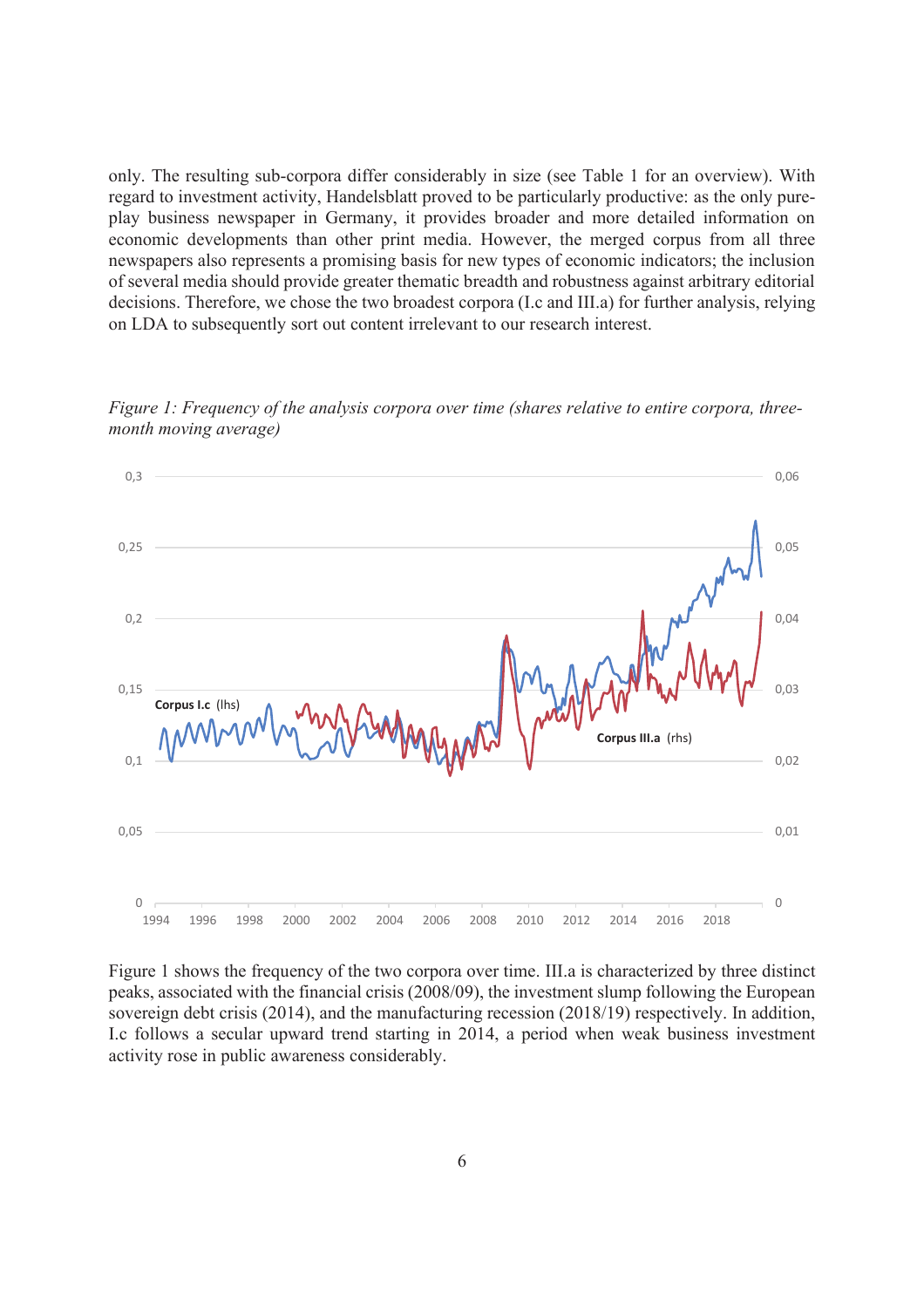## *B. Topic Modelling*

To extract factors relevant to the analysis regarding investment, we use LDA (Blei et al. 2003) to form (unsuperwised) thematically related clusters of texts ("topics") and to assign individual articles to these topics. If calibrated thoroughly, the topics' content is interpretable by human researchers who have the outcome of LDA models at their disposal, that is, characteristic words ("Top Words"), texts ("Top Texts"), and frequency distributions over time generated by the algorithm for each topic. In this regard, LDA thus becomes a *semi-supervised* method combining both quantitative and qualitative aspects. When running an LDA, a critical decision to be taken concerns the parameter K, which is the number of topics the LDA is set to form. The choice of K can be interpreted as using different zoom lenses: low *K* values produce overview-like, broad topics, similar to a wide-angle focal length; higher *K* values provide narrower, more detailed topics. For the choice of K, we have deliberately decided against using approaches for an automatic data-driven selection criterion. This is for two reasons: first, existing methods tend to lead to poorly delineated topics that are difficult to interpret (Chang et al. 2009) and require considerable additional computational effort. Second, it is essential for our further analyses to obtain wellinterpretable and adequately tailored topics that allow answering the questions of interest. The content analysis was performed using the R package tosca (Koppers et al. 2020). After reviewing a number of different LDA models, we chose an analysis strategy that combines the broad queries discussed in A. with a high parameter value  $(K=20)$ . The aim was to exclude as few relevant newspaper texts as possible by setting too narrow a search term and to allow detailed insights into content patterns at the same time. Topics that are irrelevant to the research goal can then be ignored in subsequent steps; thematically closely related topics can, in turn, be grouped according to four categories – politics, markets, finance, technology – we call "Investment Factors" (IF).

## *C. Empirical Results*

Tables 2 and 3 provide an overview of both models' topics. The results are quite promising: 39 out of 40 topics obtained from both LDAs with K=20 topics each could be labelled unambiguously and were clearly distinguishable in their content and framing from one another. The vast majority of them were plausibly related to our research interest concerning business investment dynamics.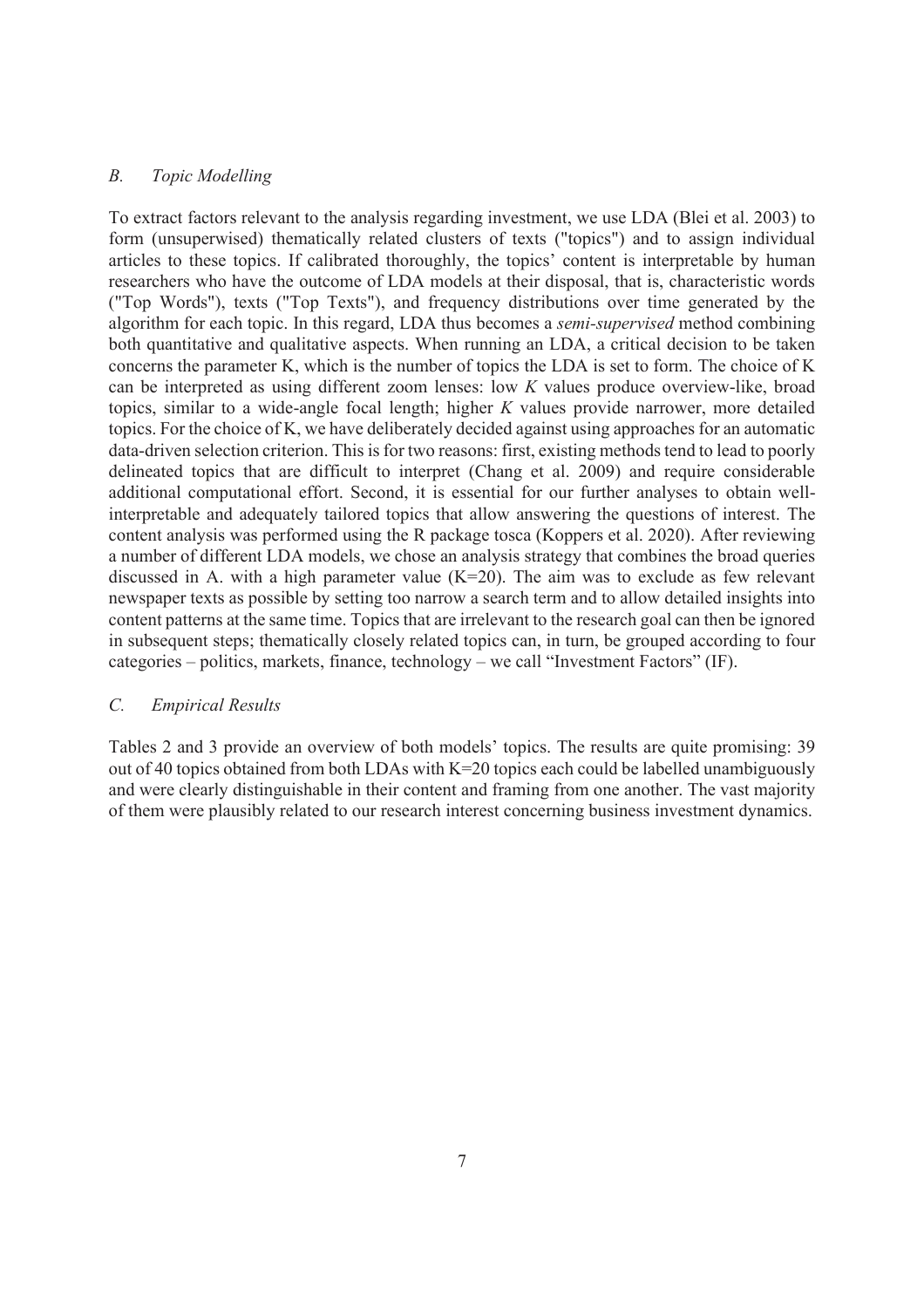## **TABLE 2**

## Overview of LDA Model A

|                                            |                     | <b>LDA Model A</b>                                                                                                                                                                                                       |                  |                                  |
|--------------------------------------------|---------------------|--------------------------------------------------------------------------------------------------------------------------------------------------------------------------------------------------------------------------|------------------|----------------------------------|
|                                            |                     | Corpus I.c, K=20                                                                                                                                                                                                         |                  |                                  |
| <b>Topic Label</b>                         | <b>Share</b><br>(%) | Content                                                                                                                                                                                                                  | <b>Relevant?</b> | <b>Investment</b><br>Factor (IF) |
| <b>German Politics</b>                     | 5.05                | Party politics, Merkel, Schröder etc.; peaks during federal<br>elections.                                                                                                                                                | Yes              | Politics                         |
| <b>Miscellaneous</b>                       | 9.4                 | Diverse                                                                                                                                                                                                                  | N <sub>o</sub>   | $\equiv$                         |
| <b>Personal Finance I</b>                  | 6.35                | Investor perspective, stock market focus                                                                                                                                                                                 | Yes              | Finance                          |
| <b>SME Financing</b>                       | 4.94                | Credit to the German Mittelstand, 90s and 2000s topic                                                                                                                                                                    | Yes              | Finance                          |
| <b>Personal Finance II</b>                 | 3.62                | Focus on retirement                                                                                                                                                                                                      | Yes              | Finance                          |
| R & D                                      | 5.9                 | Research & Development, considerable rise after 2012                                                                                                                                                                     | Yes              | Technology                       |
| <b>Energy</b>                              | 1.9                 | Oil and gas markets, topic is largely absent in the 2010s                                                                                                                                                                | Yes              | Markets                          |
| <b>German Economy</b>                      | 6.31                | Domestic business cycle movements                                                                                                                                                                                        | Yes              | Markets                          |
| <b>International</b><br><b>Conflicts</b>   | 4.54                | Political Conflicts involving China, Russia, India, Iran,<br>Turkey, the US. Peaks: Crimea annexation (2014), Brexit,<br>Trump's election (2016)                                                                         | Yes              | Politics                         |
| <b>Financial Crisis</b>                    | 5.26                | The Financial Crisis of 2008, its aftermath and fall-out,<br>focus an banks' health                                                                                                                                      | Yes              | Finance                          |
| <b>Stock Markets I</b>                     | 2.72                | Developments at global bourses, focus on US and UK                                                                                                                                                                       | Yes              | Finance                          |
| <b>Small German</b><br><b>Banks</b>        | 3.93                | Health of small Banks, financing of SMEs; topic dimishes<br>to zero after 2009                                                                                                                                           | Yes              | Finance                          |
| <b>Globalization</b>                       | 7.56                | Systemic discourse about openness and the perils of<br>competition, several peaks (introduction of the Euro 1999,<br>football world championship in Germany 2006, Euro<br>Crisis 2012, Brexit Vote 2016, Trade War 2019) | Yes              | Politics                         |
| <b>Company Reports</b>                     | 6.94                | Periodic reporting on corporate earnings                                                                                                                                                                                 | Yes              | Markets                          |
| <b>Central Banks</b>                       | 5.15                | Monetary Policy, peaks: financial crisis, Euro crisis                                                                                                                                                                    | Yes              | Finance                          |
| <b>Bond Markets</b>                        | 1.98                | Yields and movements in fixed income markets                                                                                                                                                                             | Yes              | Finance                          |
| <b>Stock Markets II</b>                    | 4.1                 | Developments at bourses including German ones                                                                                                                                                                            | Yes              | Finance                          |
| <b>Energy Transition</b>                   | 4.27                | Switching to renewables and EVs, pronounced increase<br>after 2015                                                                                                                                                       | Yes              | Technology                       |
| <b>Foreign Direct</b><br><b>Investment</b> | 4.31                | Investing in non-domestic markets, 90s topic (Eastern<br>Europe, Latin America etc., no China or India)                                                                                                                  | N <sub>o</sub>   | $\overline{\phantom{0}}$         |
| <b>Structural Reforms</b>                  | 5.75                | Domestic Reforms, topic is particularly strong in the 90s<br>("Standortdebatte") and labor market reforms ("Hartz<br>Gesetze")                                                                                           | Yes              | Politics                         |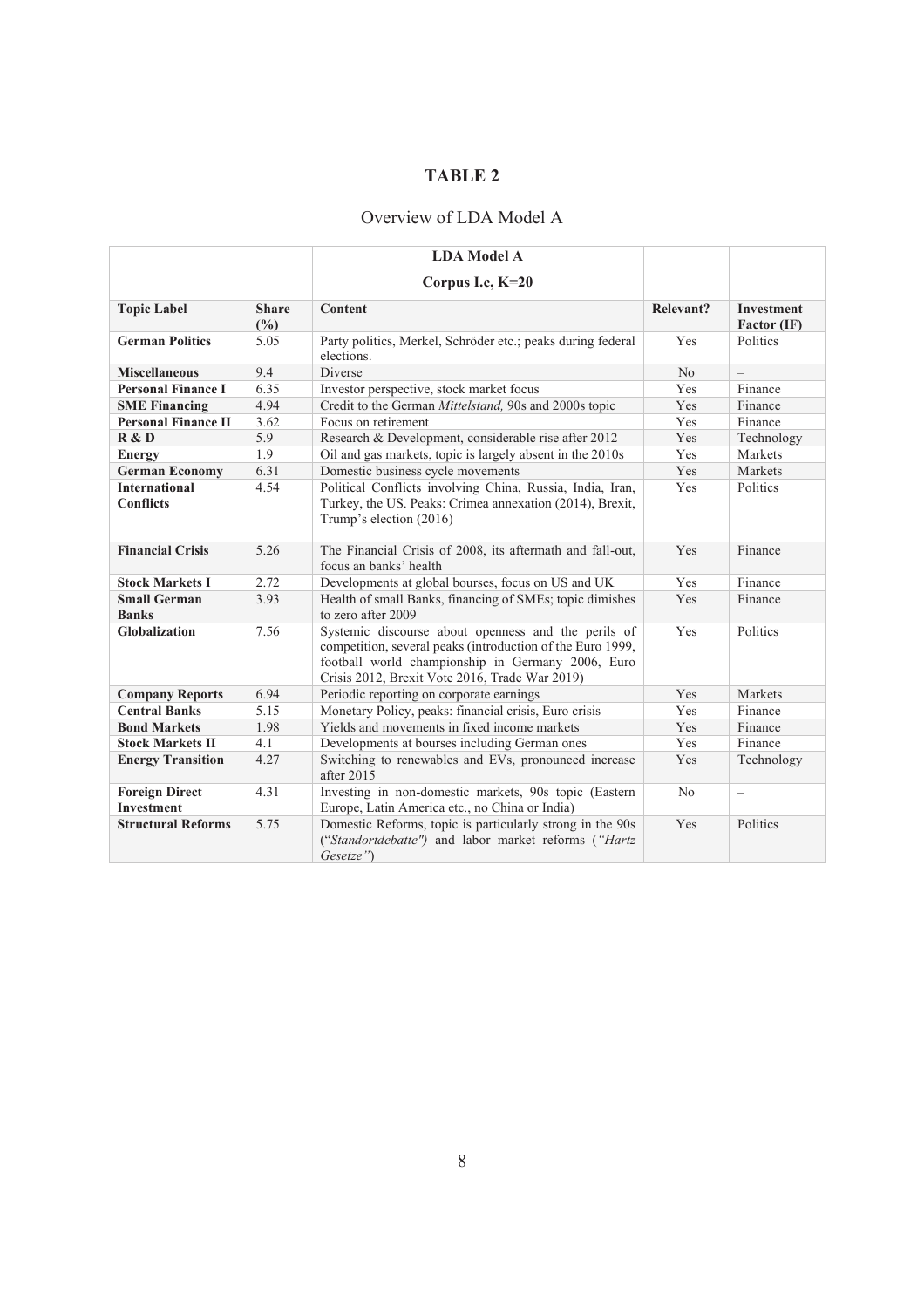## **TABLE 3**

## Overview of LDA Model B

| <b>Topic Label</b>                                        | <b>Share</b><br>$(\%)$ | <b>Content</b>                                                                                                         | Relevant?      | <b>Investment</b><br><b>Factor (IF)</b> |
|-----------------------------------------------------------|------------------------|------------------------------------------------------------------------------------------------------------------------|----------------|-----------------------------------------|
| <b>Financing</b><br><b>SMEs</b>                           | 5.32                   | Credit to the German Mittelstand, peaks in the early 2000s.                                                            | Yes            | Finance                                 |
| <b>Rankings of</b><br>German<br><b>Corporations</b>       | 1.71                   | "Welt"-only topic Ranking                                                                                              | N <sub>o</sub> | $\overline{\phantom{0}}$                |
| Sports &<br><b>Culture</b>                                | 8.53                   | Professional Sports, Culture, Entertainment                                                                            | No             | $\qquad \qquad -$                       |
| EU                                                        | 4.06                   | European dimension of investing, EU<br>budget,<br>Deficit<br>surveillance                                              | Yes            | Politics                                |
| Labour<br><b>Markets</b>                                  | 4.63                   | Labour market developments and policies in Germany                                                                     | Yes            | Markets                                 |
| Commercial<br><b>Real Estate</b>                          | 4.92                   | Property Markets, Projects, Building activity                                                                          | Yes            | Markets                                 |
| <b>International</b><br><b>Conflicts</b>                  | 3.53                   | Conflicts particularly in the Middle East with US involvement                                                          | Yes            | <b>Politics</b>                         |
| <b>IT Investments</b>                                     | 3.73                   | Investments in Hardware, Software, Networks etc.                                                                       | Yes            | Technology                              |
| German Corp.                                              | 4.05                   | Investment by major German companies                                                                                   | Yes            | Markets                                 |
| Capitalism                                                | 10.43                  | Skeptical accounts of the capitalist social and economic model.<br>discourse topic, pronunced rise starting in2012     | Yes            | Politics                                |
| Company<br>reports                                        | 5.3                    | Periodic reporting on quarterly and annual results                                                                     | Yes            | Markets                                 |
| <b>Energy</b>                                             | 4.82                   | Energy markets, transition to renewables, peak in 2011<br>(Fukushima nuclear disaster)                                 | Yes            | Technology                              |
| <b>Ressources</b><br><b>Exporting</b><br><b>Countries</b> | 3.77                   | Fokus on Russia, peaks: annexation of Crimea, election of<br>Morales in Bolivia                                        | No             | $\qquad \qquad -$                       |
| <b>German Fiscal</b><br><b>Policy</b>                     | 7.76                   | Fiscal Stance, Taxation                                                                                                | Yes            | Politics                                |
| <b>Education</b>                                          | 3.94                   | Training, Career                                                                                                       | Yes            | Markets                                 |
| Private<br><b>Investing</b>                               | 4.8                    | Private Asset Allocation, Wealth Management, financial market<br>outlook (implicit information on financing conditions | Yes            | Finance                                 |
| <b>Monetary</b><br><b>Policy</b>                          | 5.68                   | Central Banks' stance, peaks: financial crisis, Euro crisis                                                            | Yes            | Finance                                 |
| <b>Investing in</b><br>Asia                               | 2.89                   | Investment dynamics in China, Taiwan, Japan, India                                                                     | No             | $\qquad \qquad -$                       |
| Internat.<br><b>Treaties</b>                              | 4.39                   | International investment pacts (TTIP, Ceta, etc.)                                                                      | Yes            | Politics                                |
| <b>Business Cycle</b>                                     | 5.78                   | Economic growth, Unemployment etc.                                                                                     | Yes            | Markets                                 |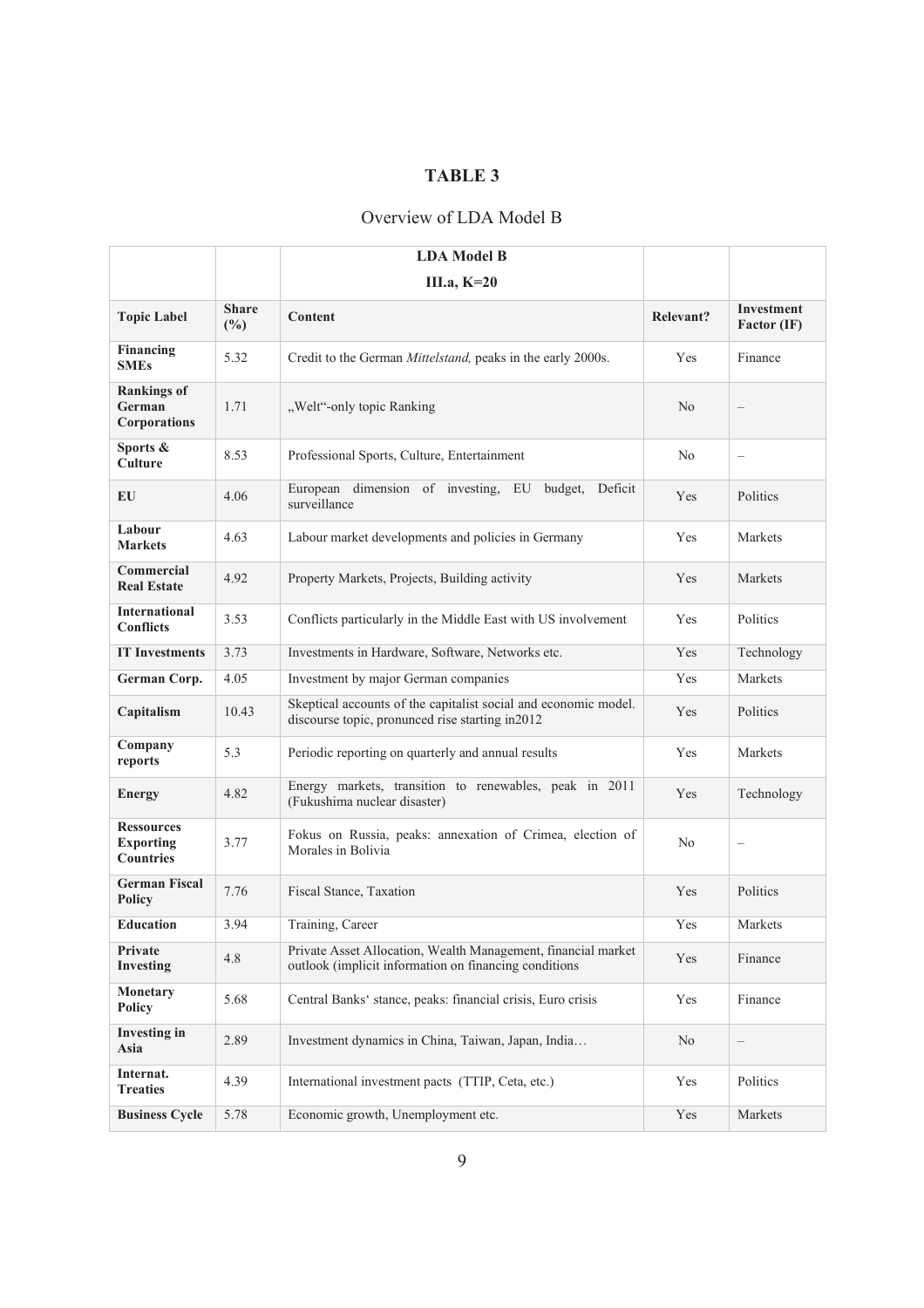Figures 2 and 3 summarize the reporting patterns over the period considered. A couple of common threads of both models are noteworthy: politics have become more of an issue for investors in the 2010s, while market conditions have declined in relative relevance, as have financing conditions (though in the I.c-based model Finance is still the most important IF). Technology has increased markedly in importance in recent years, according to the analysis based on the Handelsblatt-only corpus (Figure 2), while it has stayed broadly stable, when the larger merged corpus is considered (Figure 3).



*Figure 2: Investment Factors Model A\** 

\* Investment factors' shares relative to analysis corpus, three-month moving average

The rise of politics as an IF seems to be a result of populist politics taking center stage in Western countries, including the US and the UK, but also in Germany where the refugee crisis of 2015/16 fuelled the rise of right-wing populists that have rendered domestic politics and federal elections fiercely contested. Across the West, unpredictable politics have triggered unprecedented degrees of economic uncertainty (Baker et al. 2016; Davis 2019; Müller et al. 2021), until the Covid-19 pandemic, a natural disaster, hit in early 2021. On the other hand, the relative decline of real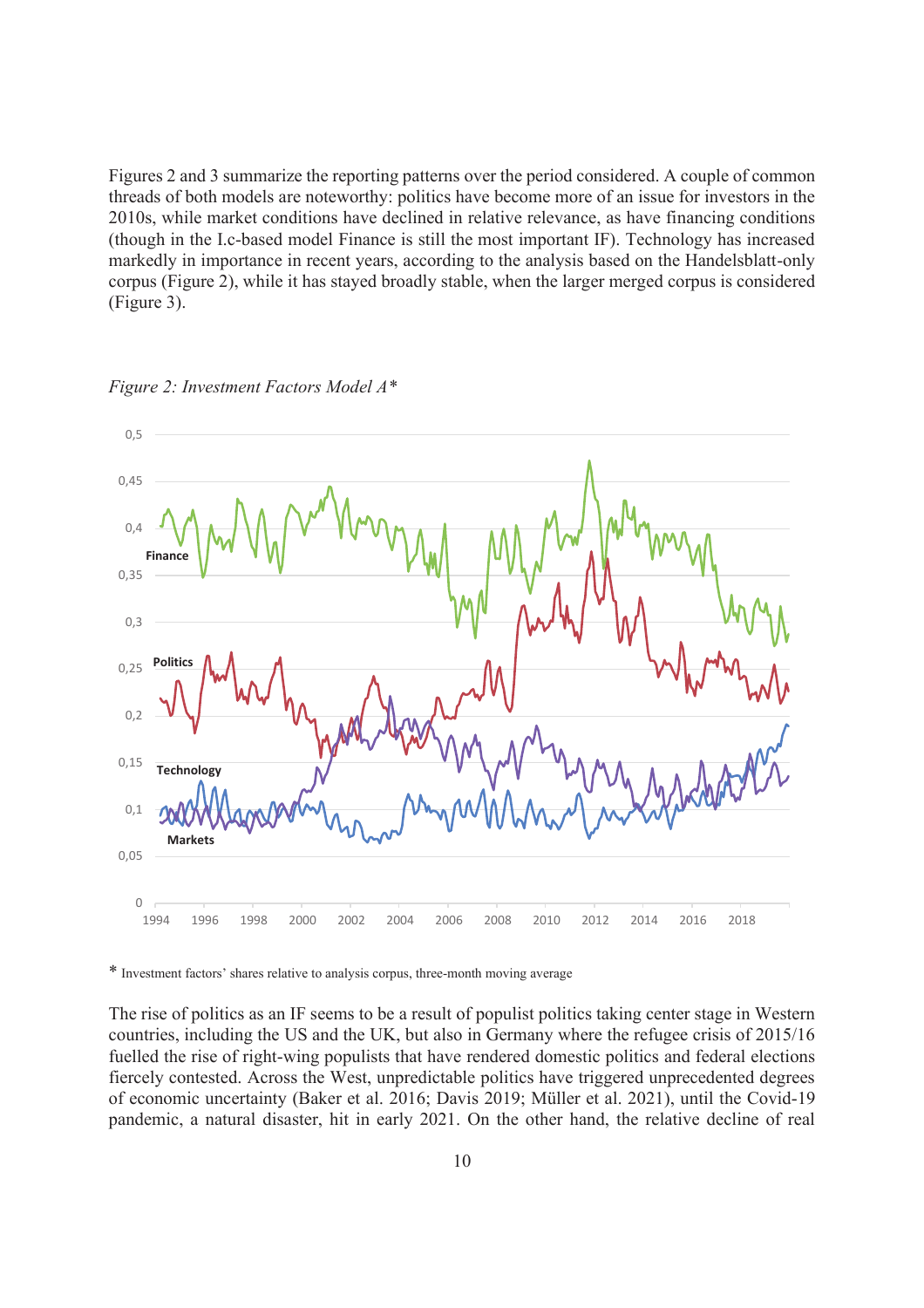(market) and financial influences on investment dynamics, as gauged by the corresponding IFs, may be explained by the fact that many German companies have diversified their sales and sourcing markets rapidly over the 2010s. A broader international market presence has impregnated firms against downturns in a single country or region. As far as external financing is concerned, this was a big issue in the 1990s and the early 2000s for many German companies, but has become less of a headache. Due to solid profit positions, firms on average have been able to finance their investment outlays internally; the German corporate sector as a whole has become a net saver.



*Figure 3: Investment Factors Model B\** 

\*Investment factors' shares relative to analysis corpus, three-month moving average

However plausible these observations may appear, it is still unclear whether and, if so, to what extent they contain additional, forecast-enhancing information on business investment dynamics. In the following sections, the time-series derived from our LDA models' topics and IFs are investigated with respect to their informational content and whether and to which extent they have the potential to improve forecasts in an econometric analysis.

## III. Forecasting setup

To test the informational content of the media data, we will employ three different model setups with varying degrees of complexity. First, we will assess the predictive power of the data with respect to *forecasting* the future growth rate of equipment investment. Using univariate and multivariate autoregressive frameworks, we will test how well the information contained in the newspaper articles from the latest quarter, for which investment data is available, predicts the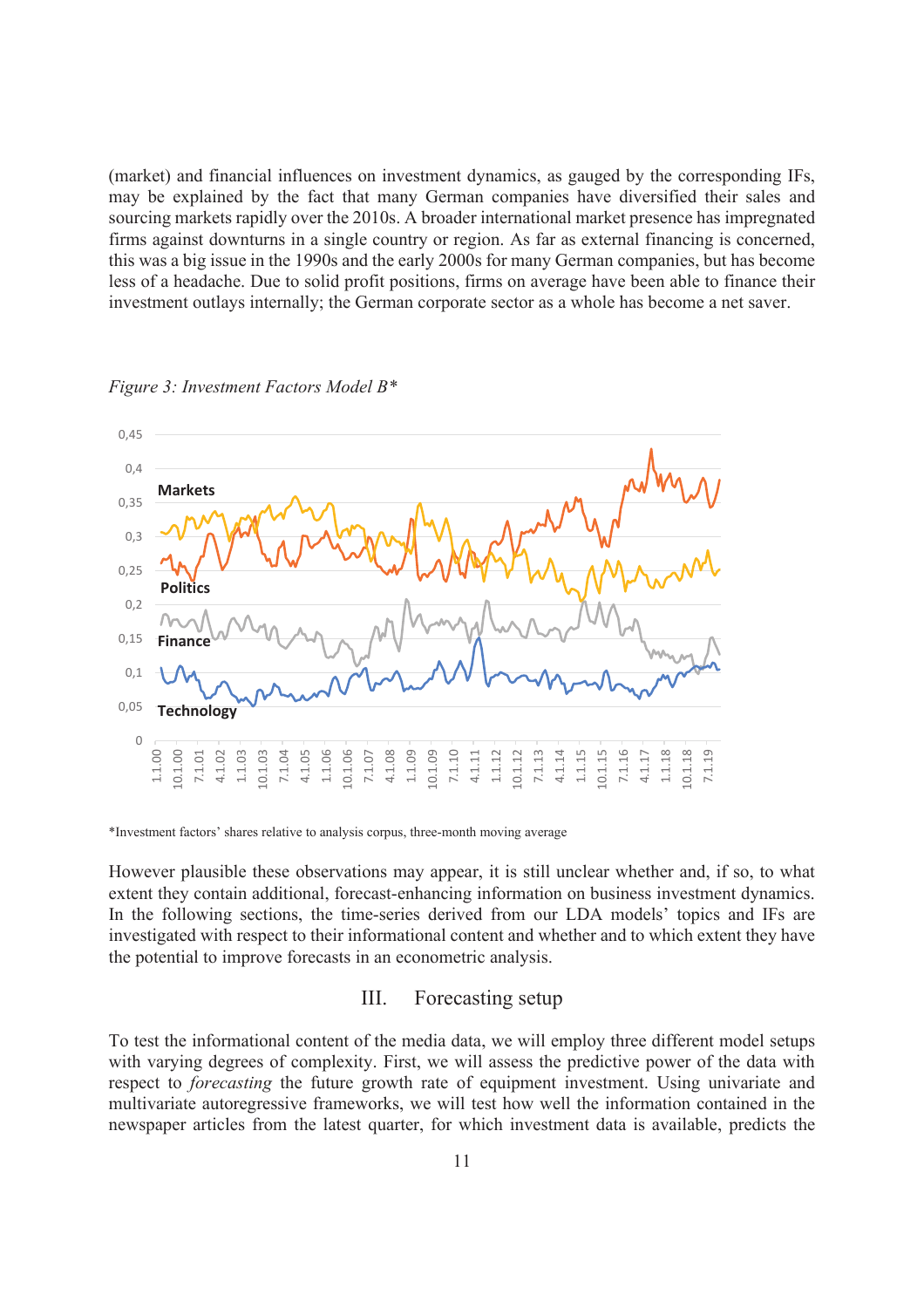future developments in equipment investment. Second, we will use a multivariate mixed-frequency autoregressive framework, to assess whether the investment narrative is informative for conducting *nowcasting* – whether the media data is informative regarding the current investment dynamics. Here we will utilise the timeliness of newspaper articles to its full potential, as they are available before most other indicators.



*Figure 4: Growth rate of equipment investment – the target variable for forecasting* 

The target variables for the forecast will be the seasonally adjusted and calendar adjusted quarterly real growth rates of equipment investment,  $w_t$ , depicted in Figure 4. The forecast accuracy will be measured with the widely adopted Root Mean Squared Forecast Error (RMSFE), which compares the forecast,  $\widetilde{w}_t^x$ , from some model x used for prediction with the realised data over a forecast horizon of length  $h$ . Given a dataset with T observations, the  $h$ -step ahead out-of-sample RMSFE is calculated as

$$
RMSFE^{x} = \sqrt{\frac{\sum_{t=T+1}^{h} (w_t - \widetilde{w}_t^{x})^2}{h}}.
$$

In this study we will focus on short-term forecasting, i.e. predicting the developments of the current quarter. Therefore, we set  $h = 1$ .

#### Univariate *and bivariate models for forecasting*

In forecasting comparisons, it is common to test the informational content of variables in the simplest framework possible. A standard approach in the forecasting literature is to begin with a naïve model – a model that does not require expert knowledge to use and create forecasts from. If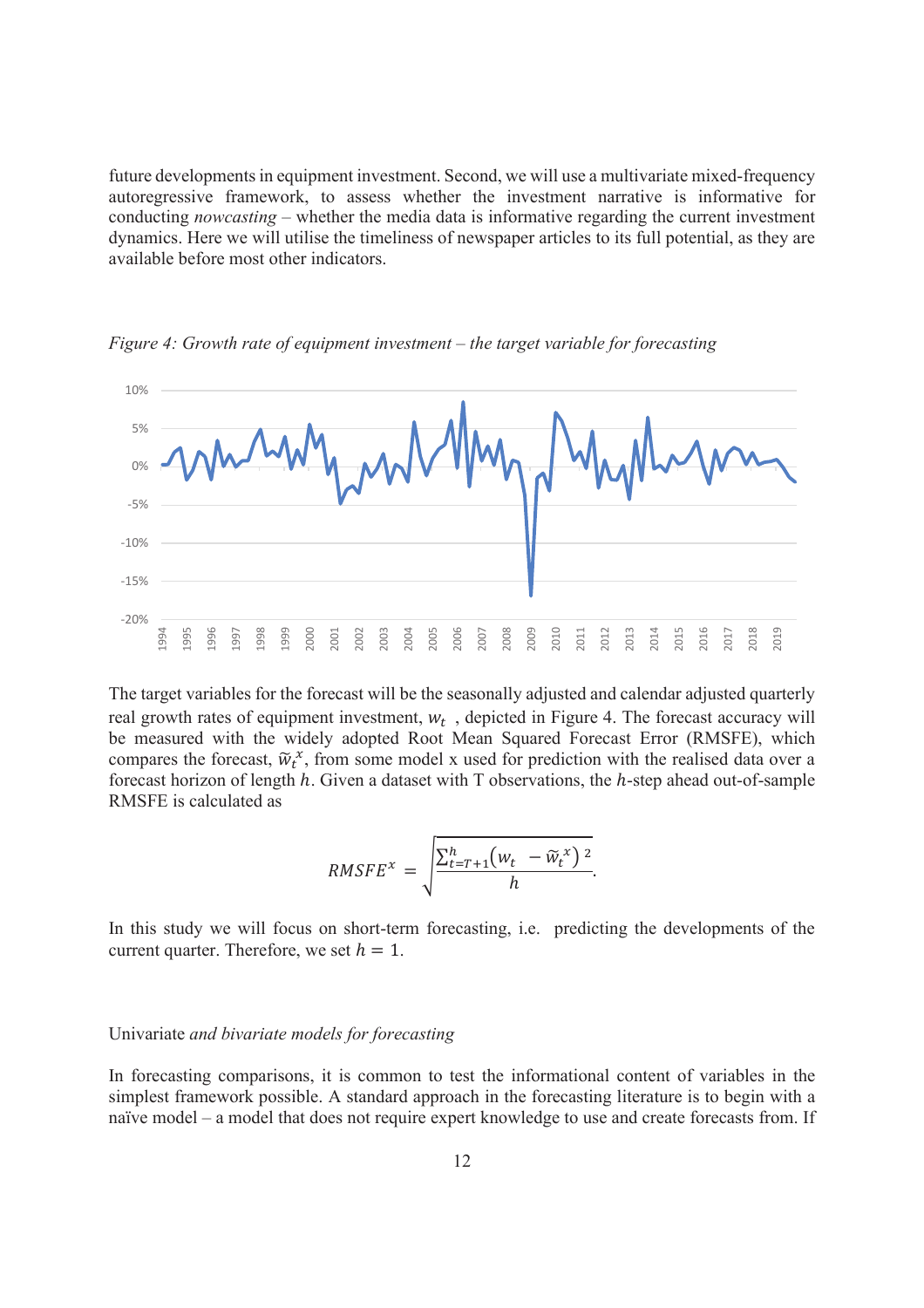more sophisticated setup cannot produce any better forecasts, they are unwarranted. In the literature on forecasting macroeconomic aggregates, the standard naïve model is the univariate autoregressive (AR) model of order p,

$$
w_t = c + \sum_{j=1}^p a_j w_{t-j} + u_t,
$$

where  $w_t$  denotes the growth rate in our context,  $c$  is a constant (intercept), which reflects the longrun growth rate,  $a_j$  are the autoregressive coefficients which reflects how past values of the growth rate affect the current growth rate, and  $u_t$  is an error term. This auto-regression can be estimated by standard techniques such as the method of ordinary least squares. Then, based on the AR model fit, a forecast for the next quarterly growth rate is easily produced using the estimated parameters  $\hat{c}$  and  $\hat{a}_j$ . Given data until time T, the one-step ahead forecast for time  $T + 1$  is simply computed as

$$
\widetilde{w}_{T+1}^{AR} = \hat{c} + \sum_{j=1}^{p} \hat{a}_j w_{T+1-j}.
$$

Thus, calculating the RMSFE from the AR model may serve as a benchmark to which the more sophisticated methods can be compared. Given this baseline forecast, the newly created indicators may be incorporated additionally in the model. A common approach is to use an auto-regressive distributed lag (ARDL) model, extending the standard AR model. Suppose that  $I_t$  is an indicator created from the new newspaper-based datasets. Then, an ARDL model of orders p and r is

$$
w_t = c + \sum_{j=1}^p a_j w_{t-j} + \sum_{j=0}^r b_j I_{t-j} + u_t.
$$

Similar to the AR framework, the model is used to generate forecasts for the target variable, which is then compared to the actual realisations. Finally, comparing the forecast errors of both models AR and ARDL leading to  $RMSFE^{AR}$  and  $RMSFE^{ARDL}$ , respectively, is then revealing whether the indicator  $I$  t has additional informational content regarding the target variable.

In the case of both the AR model and the ARDL model, the choice of lags p and r influences the forecasting performance. Using too few lags could miss important dynamics in the time series data, while too many could reduce the estimation precision of the model parameters – a problem called overfitting. In the forecasting literature, it is common to use information criteria (IC) to select the values of p and r. Common choices are either the Akaike information criteria (AIC), which tends to select more lags than might be necessary, or the Bayesian information criteria (BIC), which is on the other end of the spectrum and favours only few past values. In this analysis, all estimations have been performed using both ICs and the BIC turned out to generate lower RSMFE in all cases such that we focus only on the BIC results in what follows.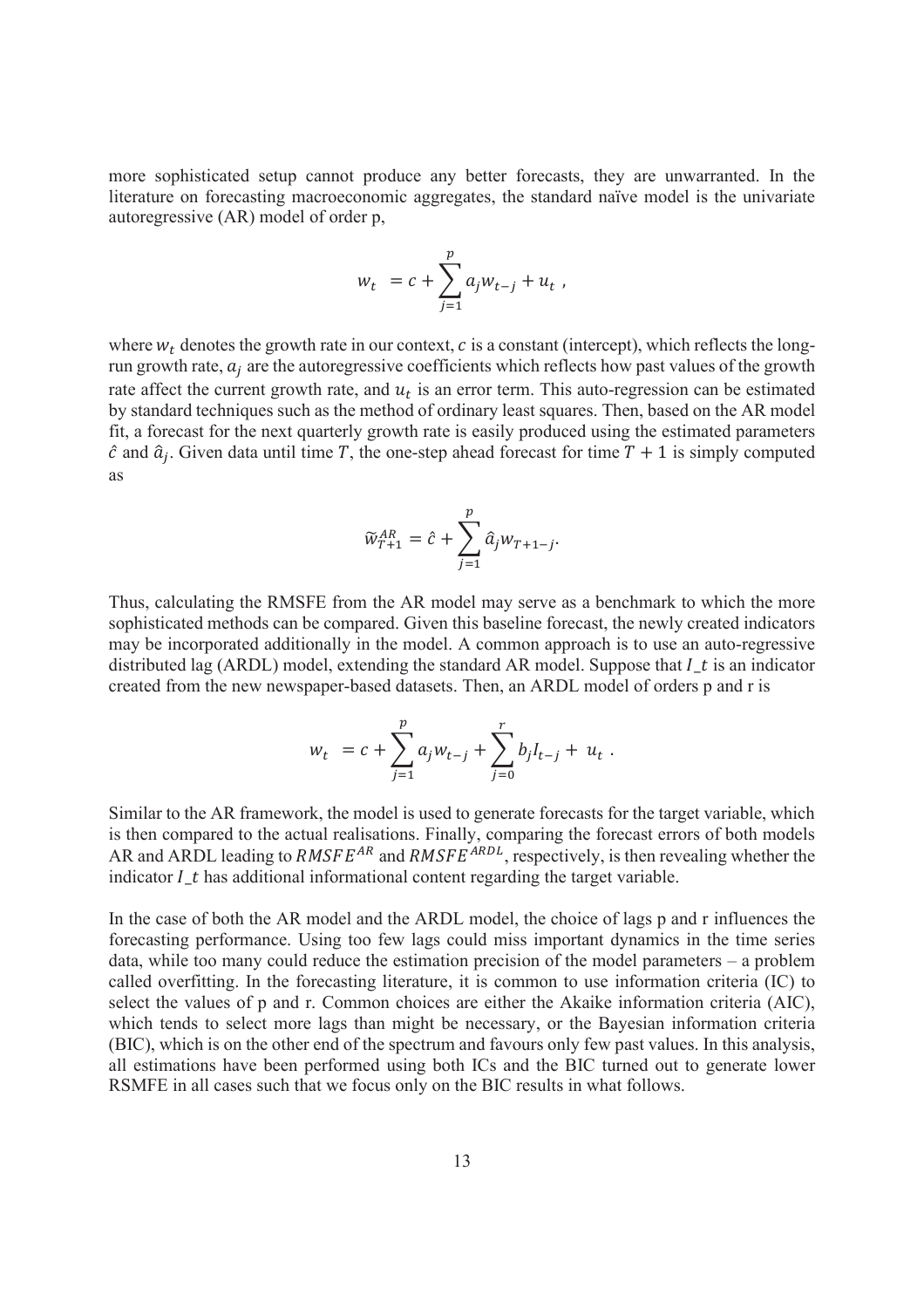A drawback of the ARDL model is that it does not allow for general equilibrium effects as there is only one dependent variable. Thus, the iterative forecasts do not account for the full dynamics of the system. Therefore, in the second stage, the dynamics of the target variable and the indicator are considered jointly in a bivariate vector autoregression (VAR) of order p,

$$
Y_t = C + \sum_{j=1}^p A_j Y_{t-j} + U_t,
$$

Where  $Y_t = (w_t, I_t)'$  and C denote bivariate vectors,  $A_j$  are 2x2 coefficient matrices, and  $U_t$  are bivariate error terms. The VAR order p is chosen analogously to the univariate case using BIC. Also, the growth rate forecast,  $\tilde{w}_{T+1}^{VAR}$ , is generated as in the AR case by using the estimated  $\hat{A}_j$  and  $\hat{C}$  with the latest data.

#### *Multivariate approach for nowcasting - a mixed-frequency VAR*

The models presented in the previous subsections are used for forecasting next period's investment growth. It is well known that national accounts data is released with a significant delay. For example, the data for investment in the fourth quarter is published towards the end of next years' month of February. Forecasting the first quarter using the presented models then involves the aggregation of newspaper data from October to December. However, at the end of February, two full months of newspaper articles are already available, which are not taken into account when forecasting.

In contrast to forecasting, nowcasting intends to utilise all data available, including the two months from the respective quarter for which a forecast (nowcast) is produced. However, two challenges arise. The model has mismatching monthly and quarterly frequencies ("mixed frequencies") and the data is not "balanced" in the sense that data for some variables (in this case investment) is missing for the first quarter, while other variables (the media data) are available. Several approaches have been proposed in the literature to deal with these problems. Most notably – MIDAS and mixed frequency models (Ghysels and Marcellino 2018). The former is a set of regressions which intend to match monthly variables to quarterly observations via a lag polynomial, the latter utilising a state space approach to deal with the missing observations.

In this paper, we employ a Mixed-frequency Bayesian VAR model to incorporate the timely information from the media data. This class of models deals optimally with mismatching frequencies (in a mean-squared error sense) and allows for the inclusion of many variables simultaneously. The model is based on Schorfheide and Song (2015) and has become popular in recent years due to its excellent properties of combining monthly with quarterly data (Cross et al. 2020, Gefang et al. 2020, Koop et al. 2020). Döhrn et al. (2018) adapted it for the German economy and showed that it helps to improve the nowcast of GDP compared to quarterly models that use only data from the previous quarter.

The mixed-frequency VAR model may be summarised with the following two equations. First, it assumes that the variables evolve on a monthly frequency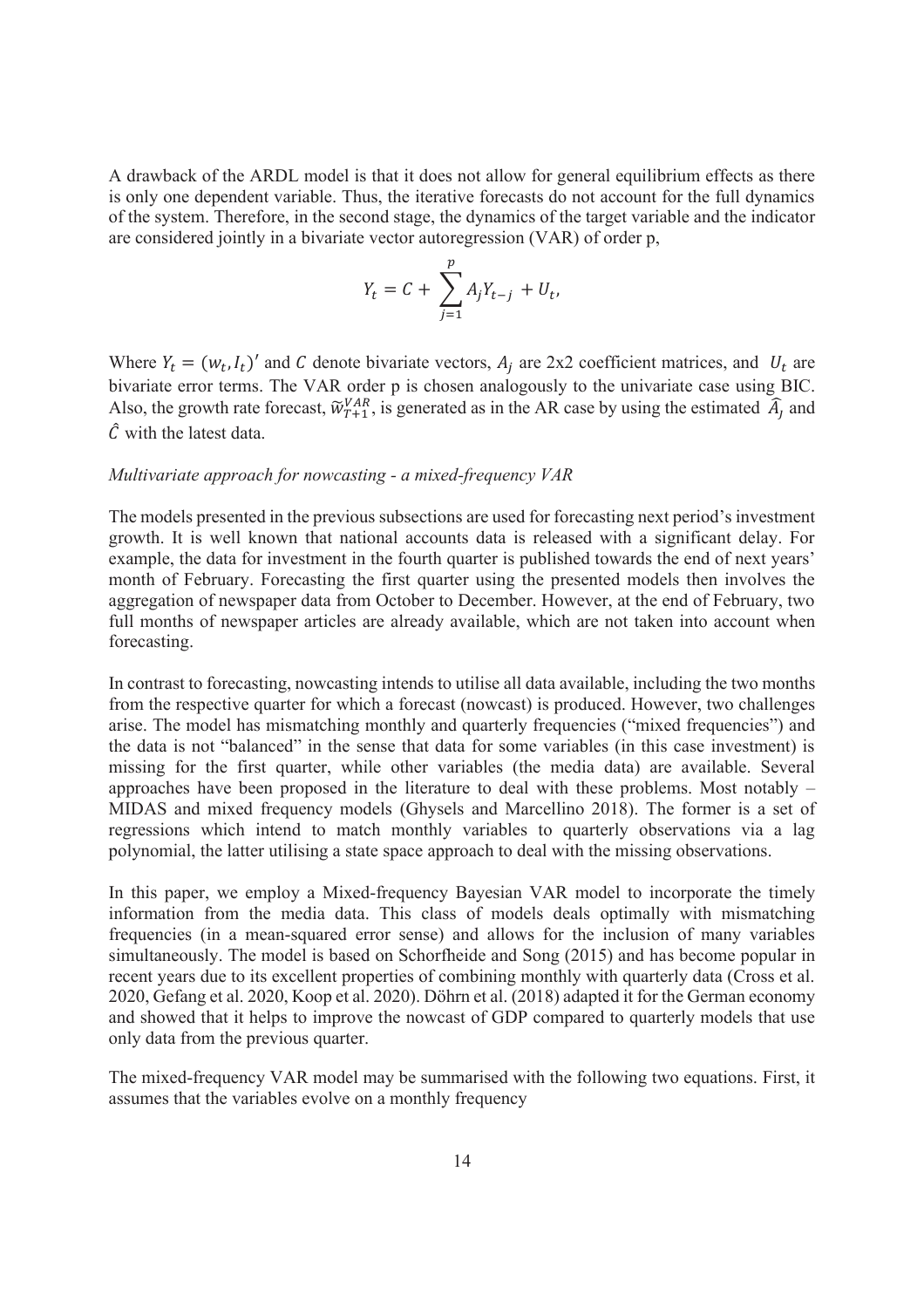$$
x_t = C + \sum_{j=1}^{6} A_j x_{t-j} + U_t,
$$

where  $x_t$  is the vector of the monthly values of *all* variables. Given that the monthly variables will be mapped on to quarterly observations, the lag-order of the monthly VAR has to be a multiple of 3. We follow Shorfheide and Song (2015) and choose a lag order of 6, which is equivalent to a quarterly VAR with two lags. Let  $y_t$  be the vector of quarterly values, e.g. for industrial production the quarterly value is the average of the three monthly values. Industrial production is observed every month of the quarter. Other variables, such as equipment investment is observed every third month (ignoring publication lags for the exposition). Moreover, the monthly values of equipment investment are never observed, only the quarterly average is. Thus, in this model, some variables are observed every month and every quarter, while others are observed only every quarter. This property can be formulated in a unified way by using the following second model equation,

$$
y_t = M_t \Lambda_t x_t.
$$

Here,  $M_t$  is a matrix indicating whether the monthly values of a variable are observed or not, while  $\Lambda_t$  indicates how the monthly values relate to the quarterly values (e.g., the quarter value should be the average of the three monthly values).

This model can be estimated using the Kalman filter (Kalman and Bucy 1961) to deal with the fact that some monthly values are never observed, and the overfitting problem is solved via Bayesian estimation. We follow Schorfheide and Song (2015) for the implementation of the estimation algorithm. The model is estimated via Gibbs sampling for which we let 12,000 iterations of which we discard the first 6000 and save the rest.

## IV. Forecasting Results

In Section II the investment factors and topics from model A and model B were presented. The former consists only of the "Handelsblatt" newspaper and having a longer time series spanning from 1994, while the latter, starts at 2000, but incorporates more media outlets. In the estimation we differentiate between the two different samples, since the reduced number of quarterly observations of the target variable could increase estimation uncertainty.

For the forecast evaluation, the data set is divided into two periods. The first period – the training sample - is used for the initial estimation of the models. The second period, used for forecasting, is referred to as the evaluation sample.

There is a clear trade-off between the length of the training sample and the evaluation sample, respectively. A long evaluation sample ensures that the results are not a product of the selected data periods, but that the indices are actually informative for the target variable. However, it is also important that the models are estimated correctly - that there are enough observations to recover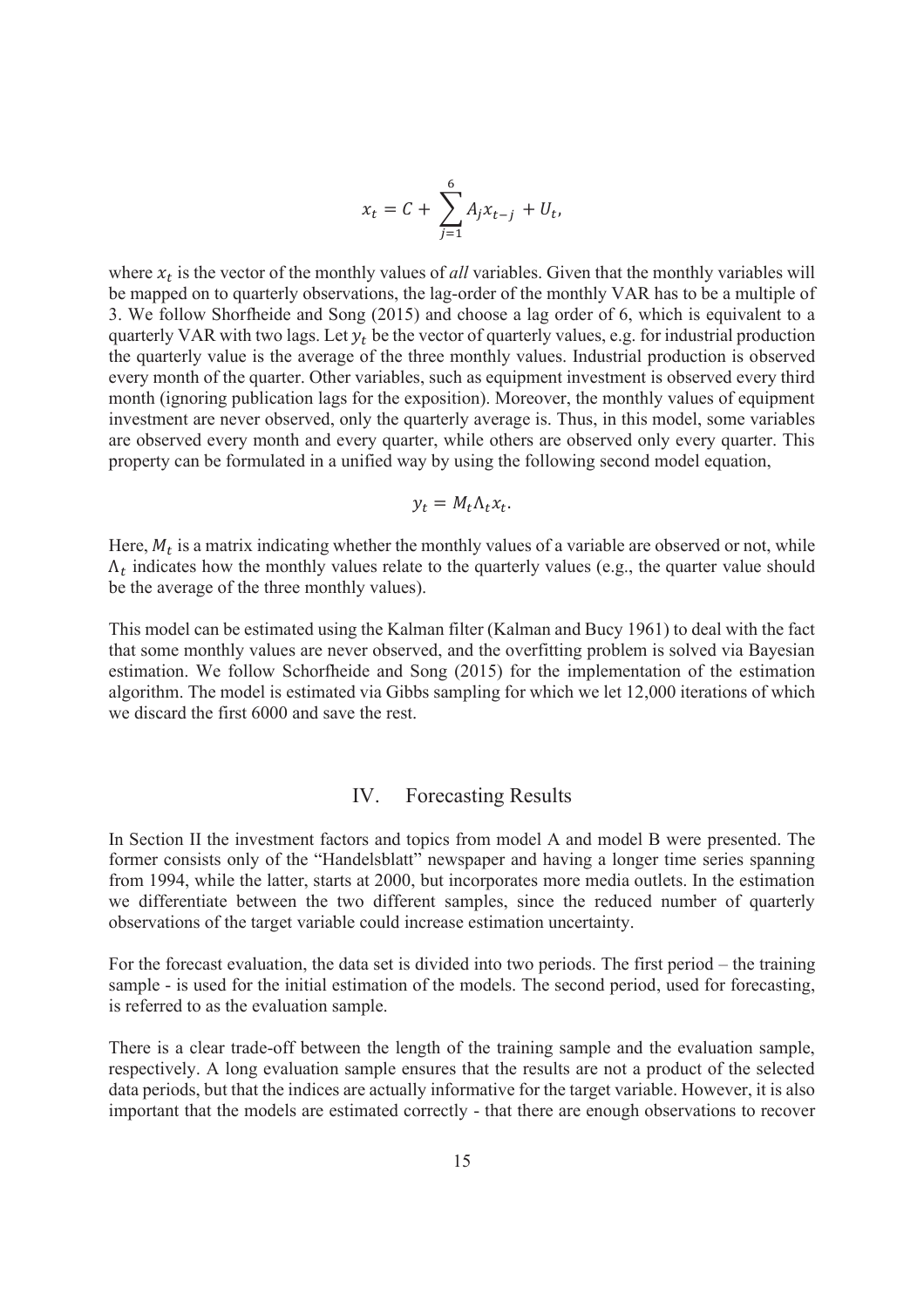the true relationships between the variables. In addition, it is important to use the same training and evaluation sample for model comparison.

The evaluation sample is chosen to begin in 2012Q1 and run through 2019Q4, for a total of 32 periods. That is, each model is initially estimated with data extending to 2011Q4. The training sample includes the global financial crisis purposely. During the crisis, investment declined considerably, hence RMSFEs from that period are extremely large. As a consequence, even a dataset with a small informational content could improve the forecast relative to the autoregressive model. When the forecast comparison is considered on average over the whole evaluation sample, just a few data points could erroneously suggest that a time series is informative.

The first forecast is made for 2012Q1. The 2012Q1 observation is then included in the estimation sample and a forecast for 2012Q2 is produced using the new parameters. Finally, the one-step ahead RMSFEs are collected and averaged over the evaluation window for a mean estimate of the RMSFE of the associated model, ie.

$$
RMSFE_{mean}^{x} = \frac{RMSFE^{x}}{32}
$$

Tables 4 and 5 present the forecasts for each bivariate regression, both the ARDL and the VAR setting for Model A and B, respectively. The first row reports the forecast error from the benchmark model, the naïve AR(1) model, which sits at 2.17. This will be the reference for all other models considered in this study. Below the first row, the first two columns of Table 3 show the absolute RMSFE of the ARDL and bivariate VAR models when an additional indicator is included. The last columns present the relative RMSFE, calculated by dividing the RMSFE from each model with the 2.17 RMSFE from the AR(1) case. It is evident that the ARDL specification has a higher forecast error than the VAR specification, highlighting the importance of the general equilibrium effects. When the VAR is extended with some of the newly created indices, the forecast of the target variables improves considerably. Among the 35 indicators based on newspaper data, 12 include additional information related to equipment investment.

Based on the long newspaper dataset (Model A), consisting of "Handelsblatt" data, the IFs politics and finance appear informative in relation to equipment investment and reduce the forecast error by about 10% (Table 4). The most interesting topics are business cycle, international conflicts and German politics.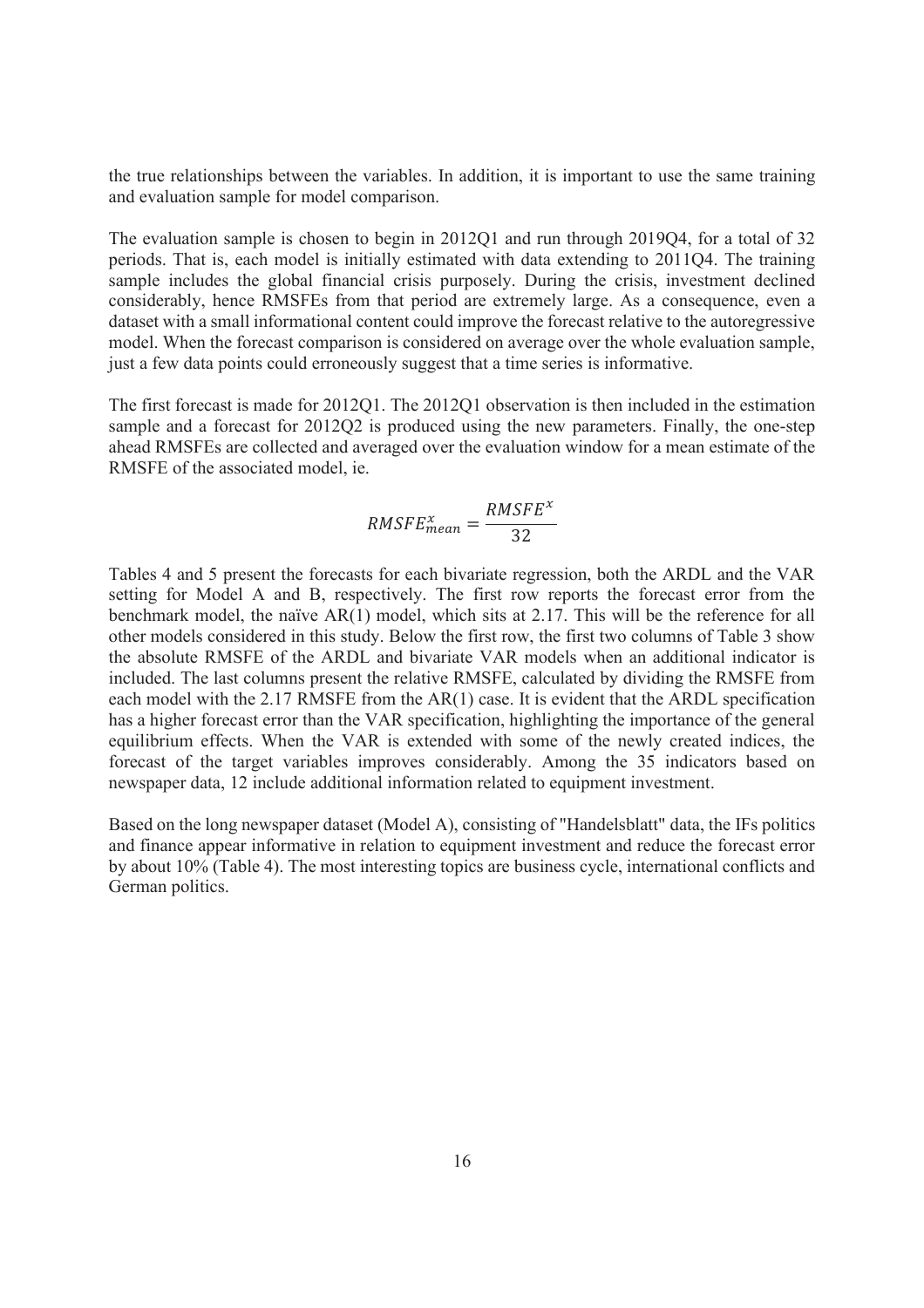## **TABLE 4**

|                                | absolute RMSFE |            | relative RMSFE |            |  |  |
|--------------------------------|----------------|------------|----------------|------------|--|--|
| <b>Investment Factor/Topic</b> | <b>ARDL</b>    | <b>VAR</b> | <b>ARDL</b>    | <b>VAR</b> |  |  |
|                                |                |            |                |            |  |  |
| Naïve model                    | 2.17           | 2.17       |                |            |  |  |
|                                |                |            |                |            |  |  |
| <b>Markets</b>                 | 2.03           | 2.13       | 0.93           | 0.98       |  |  |
| <b>Business Cycle</b>          | 2.11           | 2.03       | 0.97           | 0.93       |  |  |
| <b>Company Reports</b>         | 2.44           | 2.61       | 1.12           | 1.20       |  |  |
| Finance                        | 2.21           | 1.96       | 1.02           | 0.90       |  |  |
| Interest Rates*                | 2.16           | 2.27       | 0.99           | 1.05       |  |  |
| International Bourses**        | 2.22           | 2.21       | 1.02           | 1.02       |  |  |
| Personal Finance***            | 2.28           | 2.18       | 1.05           | 1.00       |  |  |
| <b>SME Finance</b>             | 2.22           | 2.23       | 1.02           | 1.03       |  |  |
| <b>Small German Banks</b>      | 2.17           | 2.18       | 1.00           | 1.00       |  |  |
| Politics                       | 2.18           | 1.92       | 1.01           | 0.88       |  |  |
| Globalisation                  | 2.25           | 2.19       | 1.03           | 1.01       |  |  |
| <b>Structural Reforms</b>      | 2.15           | 2.14       | 0.99           | 0.98       |  |  |
| <b>International Conflicts</b> | 2.20           | 1.96       | 1.01           | 0.90       |  |  |
| <b>German Politics</b>         | 2.17           | 1.95       | 1.00           | 0.90       |  |  |
| Technology                     | 2.33           | 2.31       | 1.07           | 1.06       |  |  |
| R&D                            | 2.28           | 2.23       | 1.05           | 1.03       |  |  |
| <b>Energy Change-over</b>      | 2.17           | 2.17       | 1.00           | 1.00       |  |  |

## Newspaper-based indices and equipment investment for Model A

Model A: Investment factors and topics based on a Handelsblatt text corpus. Average root mean-squared forecast errors (RMSFE) over an evaluation window from 2012Q1 to 2019Q4. First row shows the RMSFE of an AR(1) model for the growth rate of equipment investment. Each row thereafter corresponds to a model, where the respective topic has been included as a second regressor. The relative RMSFEs have been calculated with respect to the AR(1) model. Green indicates that the forecast error is at least 10 % lower and yellow that it is at least 5 % lower.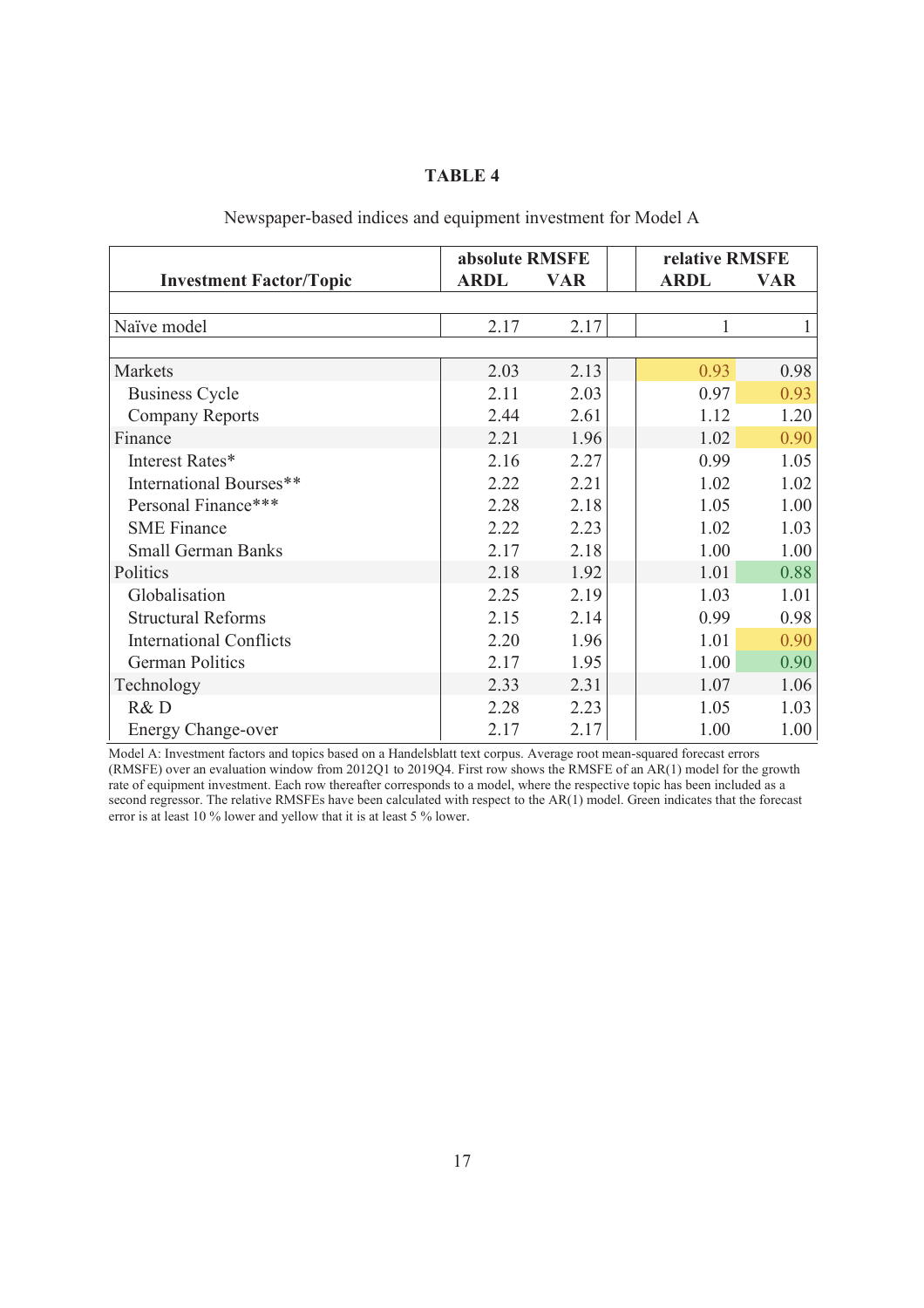For the shorter newspaper sample (Model B), several financial and political topics again appear important: German fiscal policy, international treaties and SME financing (Table 5). On the technology side, the topic of IT Investments also significantly improves the forecast from equipment investment, by around 10%. An in-depth look at how and why these topics are important is presented in the Section V.

## **TABLE 5**

|                                | absolute RMSFE |            | relative RMSFE |            |
|--------------------------------|----------------|------------|----------------|------------|
| <b>Investment Factor/Topic</b> | <b>ARDL</b>    | <b>VAR</b> | <b>ARDL</b>    | <b>VAR</b> |
|                                |                |            |                |            |
| Naïve model                    | 2.17           | 2.17       |                |            |
|                                |                |            |                |            |
| Markets (Mod. B)               | 2.52           | 2.41       | 1.16           | 1.11       |
| German Corporates              | 2.73           | 1.93       | 1.26           | 0.89       |
| <b>Business Cycle</b>          | 2.16           | 2.25       | 0.99           | 1.04       |
| Labour Market                  | 2.53           | 2.29       | 1.16           | 1.05       |
| <b>Commercial Real Estate</b>  | 2.21           | 1.98       | 1.02           | 0.91       |
| Finance (Mod. B)               | 2.75           | 2.59       | 1.27           | 1.19       |
| <b>Personal Finance</b>        | 2.49           | 2.49       | 1.15           | 1.15       |
| <b>Monetary Policy</b>         | 2.93           | 3.06       | 1.35           | 1.41       |
| <b>SME</b> Finance             | 2.19           | 1.95       | 1.01           | 0.90       |
| Politics (Mod. B)              | 3.15           | 2.12       | 1.45           | 0.98       |
| <b>International Conflicts</b> | 2.20           | 2.48       | 1.01           | 1.14       |
| EU                             | 2.31           | 2.38       | 1.07           | 1.10       |
| <b>German Fiscal Policy</b>    | 2.53           | 2.00       | 1.17           | 0.92       |
| <b>International Treaties</b>  | 2.31           | 1.91       | 1.06           | 0.88       |
| Globalisation                  | 2.48           | 2.49       | 1.14           | 1.14       |
| Technology (Mod. B)            | 2.40           | 2.06       | 1.11           | 0.95       |
| Energy                         | 2.66           | 2.43       | 1.22           | 1.12       |
| IT Investments                 | 2.57           | 1.95       | 1.18           | 0.90       |

Newspaper-based indices and equipment investment for Model B

Model B: Investment factors and topics based on text corpora featuring Süddeutsche Zeitung, Welt and Handelsblatt. Average root mean-squared forecast errors (RMSFE) over an evaluation window from 2012Q1 to 2019Q4. First row shows the RMSFE of an AR(1) model for the growth rate of equipment investment. Each row thereafter corresponds to a model, where the respective topic has been included as a second regressor. The relative RMSFEs have been calculated with respect to the AR(1) model. Green indicates that the forecast error is at least 10 % lower and yellow that it is at least 5 % lower.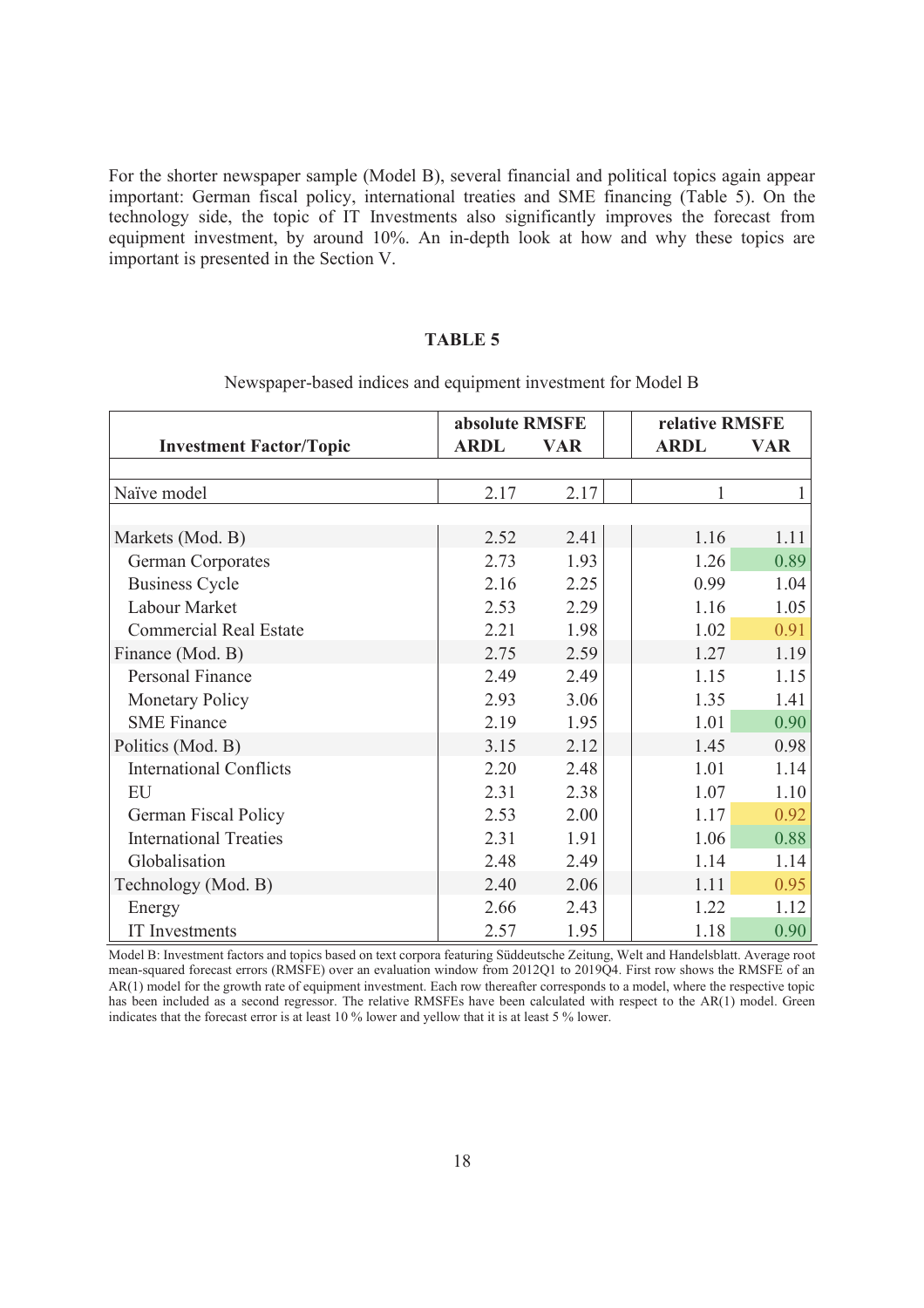As noted, all models rely only on past information to forecast equipment investment, while one of the main advantages of the indices produced in this feasibility study is their timely availability. To exploit this advantage, the indicators are tested in the MF-VAR framework next.

In the second month of each quarter, the detailed national accounts figures for the previous quarter are published. Thus, a nowcast for the current quarter can be performed as this data is released (Nowcast 1). As an example, Table 6 summarizes the availability of data for the first quarter following a National Accounts release in February. It includes additional monthly indicators. For Nowcast 1, no value of industrial production or new orders is available for the current quarter. However, all newspaper-based indexes for January are known for Nowcast 1.<sup>3</sup> A second nowcast (Nowcast 2) will be conducted at the end of the following month, when industrial data for January becomes available.

## **TABLE 6**

|                              | <b>Nowcast 1- February</b><br>Indicator published for |     |     | <b>Nowcast 2 - March</b><br>Indicator published for |          |          | <b>Nowcast 3 - April</b> |     |          |
|------------------------------|-------------------------------------------------------|-----|-----|-----------------------------------------------------|----------|----------|--------------------------|-----|----------|
|                              |                                                       |     |     |                                                     |          |          | Indicator published for  |     |          |
|                              | Jan                                                   | Feb | Mar | Jan                                                 | Feb      | Mar      | Jan                      | Feb | Mar      |
| <b>Industrial production</b> |                                                       |     | U   |                                                     |          |          |                          |     | $\left($ |
| New orders                   |                                                       |     | O   |                                                     | $\theta$ | $\theta$ |                          |     | $\theta$ |
| Media outlets data           |                                                       |     |     |                                                     |          |          |                          |     |          |
| Interest rates               |                                                       |     | O   |                                                     |          |          |                          |     |          |

Example of data availability for various monthly indicators

Data availability at different points in time when nowcasts are created – towards the end of February, March and April. A "1" indicates that the release of the monthly indicator for the corresponding month is available. For example, at the end of March the January industrial production is available.

Next, we estimate several MF-VAR models with different specifications of the dataset. Present in all models is the quarterly level of equipment investment.<sup>4</sup>. We test an array of control variables such as industrial production, new orders, interest rates, and survey data (capacity utilization and ifo business climate) and find that industrial production is the most informative regarding equipment investment. We then introduce the IFs and topics that were most informative from the previous analysis – those are Business cycle, Finance and Politics.

<sup>&</sup>lt;sup>3</sup> One could wait until the last day of the month to incorporate the newspaper articles for February. Typically, however, nowcasts on the day of the release of national accounts are most impactful. In that case, another option is to include data only up to the day of the release, say 25th of February in the example above. To keep the implementation simple, we opt for using only media outlets data for January in Nowcast 1.

<sup>4</sup> To facilitate the comparison to the other results, after the estimation in levels we calculate the growth rates of equipment investment and use those for the RMSFE.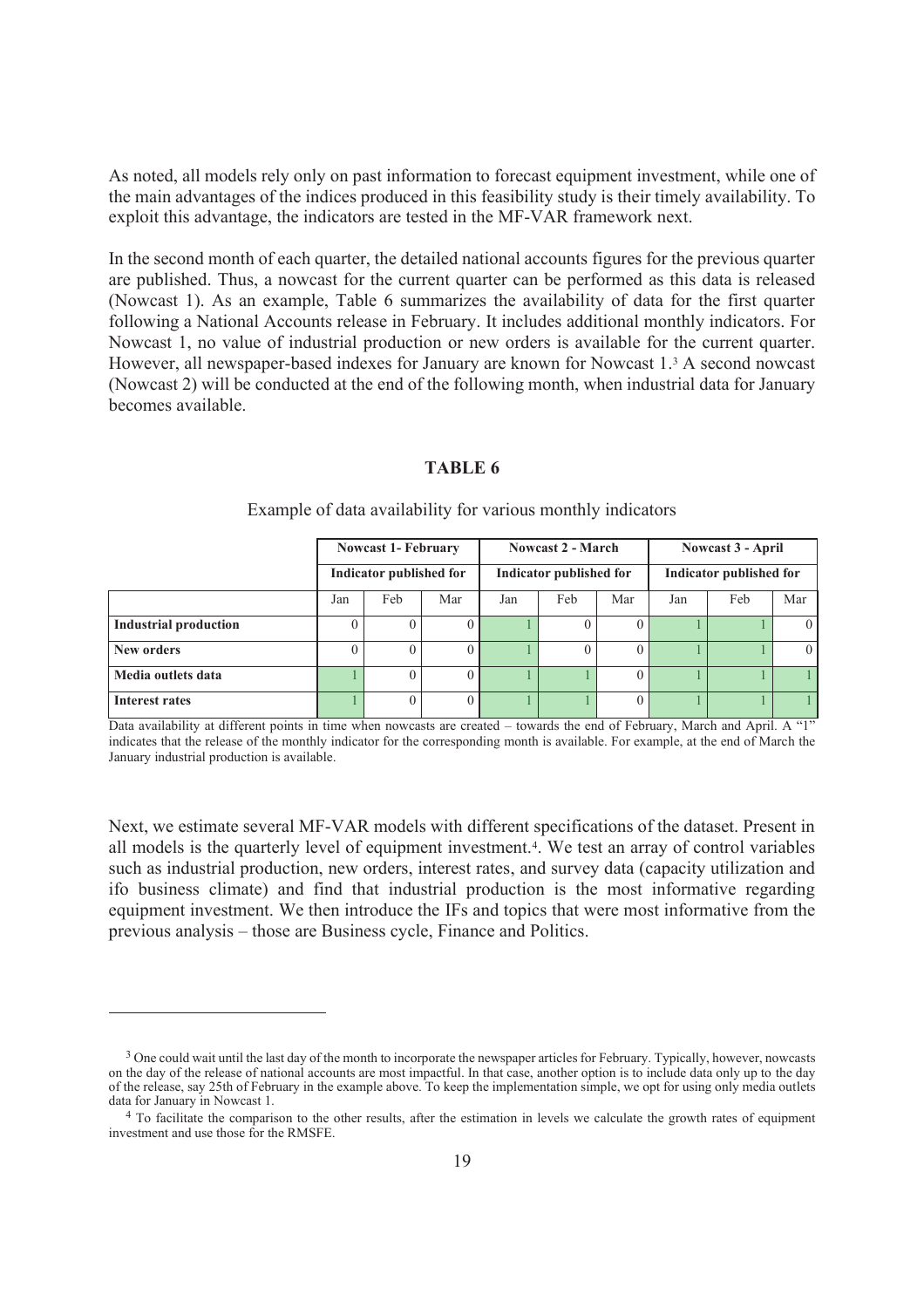The mixed-frequency model relies on the disaggregation of the quarterly series in monthly values, which is achieved via the Kalman filter. The relationship between these two sets of variables is part of the model parameters space and therefore estimated. Therefore, to reduce the parameter uncertainty, in this section we work with the longer dataset (Model A).

The results are presented in Table 7. We find that, even one month of newspaper data improves the nowcast of investment equipment by at least 5%, while the business cycle topic achieves more than 10% improvement. These numbers are compared to the forecast that can be done using more standard approaches with balanced data – using newspaper data only until the last quarter, for which investment equipment data is also available. The second month leads to higher improvement, however, Nowcast 2 is the first time when industrial production data is also available (see Table 6). Hence, the gain cannot be completely attributed to the newspaper data. The final month of data does not appear to be as informative, as the first two. This suggests a lag structure, where newspaper articles lead the investment data by about two months.

## **TABLE 7**

|                |                | absolute RMSFE      |                     | relative RMSFE |                |                     |  |
|----------------|----------------|---------------------|---------------------|----------------|----------------|---------------------|--|
|                | <b>Nowcast</b> | <b>Nowcast</b><br>2 | <b>Nowcast</b><br>3 | <b>Nowcast</b> | <b>Nowcast</b> | <b>Nowcast</b><br>3 |  |
|                |                |                     |                     |                |                |                     |  |
| Naïve model    |                | 2,17                |                     |                |                |                     |  |
|                |                |                     |                     |                |                |                     |  |
| Business cycle | 1.93           | 1.79                | 1.77                | 0.89           | 0.83           | 0.82                |  |
| Finance        | 2.06           | 1.91                | 1.92                | 0.95           | 0.88           | 0.89                |  |
| Politics       | 2.04           | 1.80                | 1.99                | 0.94           | 0.83           | 0.92                |  |

Nowcasts for equipment investment, using a mixed frequency VAR

Nowcasts for the equipment investment produced towards the end of the first, second, and third month after the release of the national accounts data. Green indicates that the forecast error is at least 10% lower and yellow that it is at least 5% lower.

Having singled out the news-based time series with the best forecasting properties, it is worth asking whether the related content may be subsumed to an Investment Narrative. If we have an idea about the story beneath the data, we may be able to catch a glimpse of economic agents' convictions that influence their decisions – of the "stories that offer interpretations of economic events, or morals, of hints of theories about the economy" present in a society, to quote Shiller (2020, p. 792). In our case, isolating an Investment Narrative may help to solve the puzzle cited at the outset of this paper: why was corporate investment rather weak for a prolonged period of time? Note that the direction of causation can be bi-directional. A narrative may contribute to low investment levels, but it can also be driven by weak investment dynamics, thereby reinforcing other dampening factors.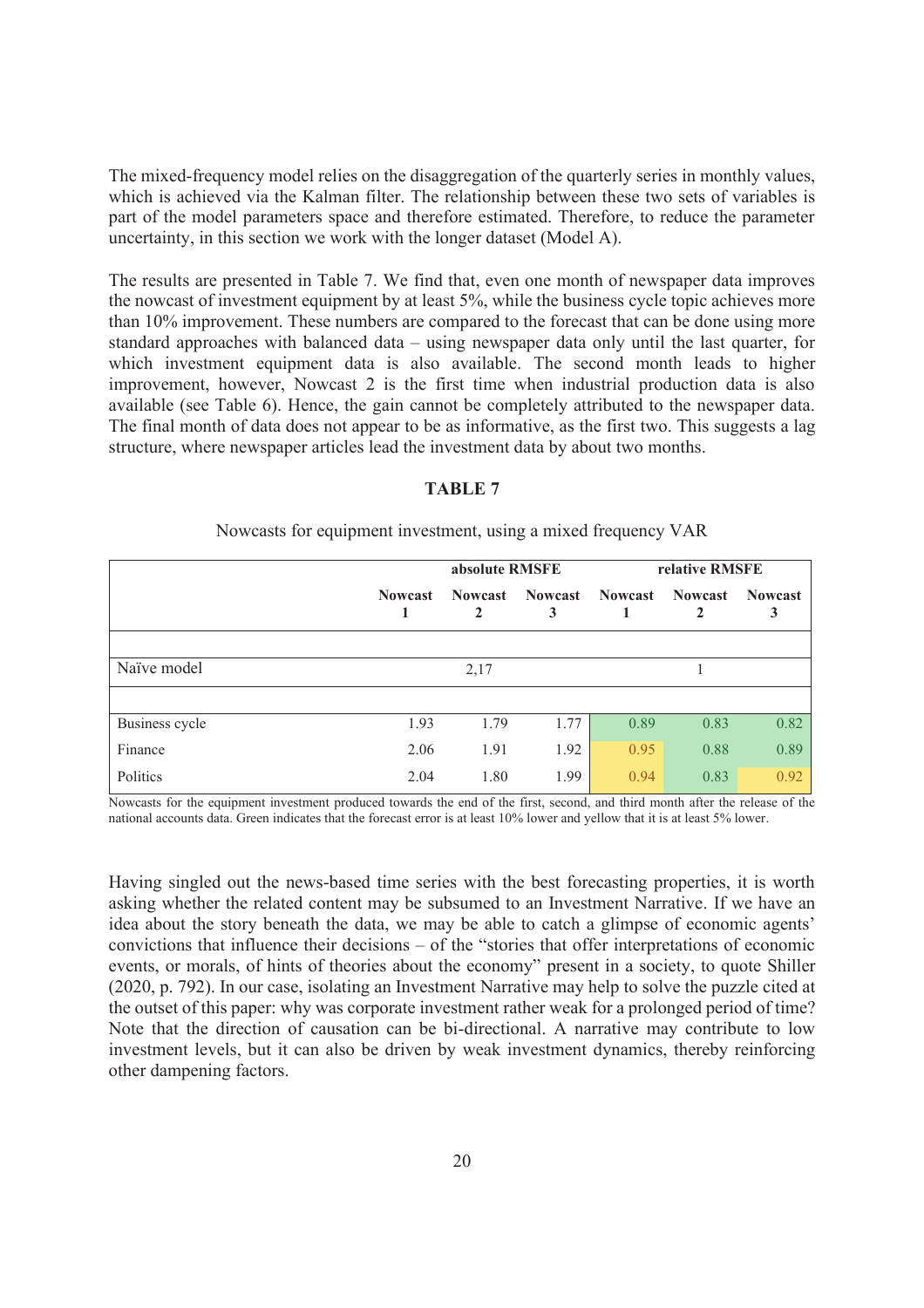## V. Investment Narratives

As the estimates in the previous section have shown, several IFs derived from LDA Model A are able to improve the forecasts for equipment investment considerably, while the predictive power of Model B is non-existent for most of the topics and just weak for IF Technology. Model A is based on the Handelsblatt-only corpus using a theory-informed query that required at least five investment-related terms from a pre-determined list consisting of 20 terms to co-occur in a text for a newspaper article to be included into the analysis corpus. Table 7 concludes that the topic "Business Cycle" as well as the IFs "Politics" and "Finance" have some potential for nowcasting.

In this section, we analyse the content from which these time-series originate more closely. Furthermore, we relate the results to the concept of the economic narrative, for which we propose a confined yet flexible definition that lends itself to quantification by LDA. It considerably transcends Shiller's (2020) intuitive deduction.

## *A. Properties of a Narrative*

As noted above, definitions of economic narratives tend to lack coherence. To sharpen the concept, a definition has been proposed (Müller et al. 2018) that resorts to the concept of the media frame (Entman 1993). A media frame typically contains four elements – a problem definition, a problem diagnosis, moral judgements and possible remedies. A media narrative, according to our definition, consists of one or several frames plus one or several protagonists (persons, institutions, or social groupings such as nations, classes, etc. whose relationships are (often) antagonistic and may change over time; plus certain events, that are chronologically integrated and that are (often) assumed to constitute causal relationships. The results of LDA models can guide researchers to formulate media narratives, thereby capturing exogenous dynamics. By isolating the underlying meaning of content-derived time-series, economists get an impression of what they have actually measured. The results may also contain hints regarding potentially fertile additional variables for their forecasts. LDA in its original form is well-suited for the identification of media frames (di Maggio et al., 2013). Frame being an inherently static concept and LDA being a static method, they fit together well over limited time-horizons and for thematically limited text corpora. Over longer time-horizons, however, the correspondence between research object and method is less obvious (Müller et al., 2021): problem definitions may change due to enhanced knowledge, as do moral judgements; new protagonists may enter the plot; new events may prompt observers to look at former ones in a different light. LDA produces lists of Top Words and Top Articles that contain the four elements of a frame as well as protagonists; peaks of frequency distributions over time of certain topics indicate key events. This open concept is applied to the best performing time-series derived from the investment analysis (sec. IV).

## *B. The best-performing Topics*

As Tables 4 to 7 show, political factors are among the most influential in our empirical analysis. This applies particularly to the topics *German Politics* and *International Conflicts*, the former dealing with the quarrels of parties and politicians in Germany and, to some degree, at the EU level, while the latter captures global as well as European developments. Figure 5 depicts both topics' frequencies and highlights their peaks that are associated with selected events. Over the quarter-century covered by our data, both topics have trended upwards. Starting soon after the turn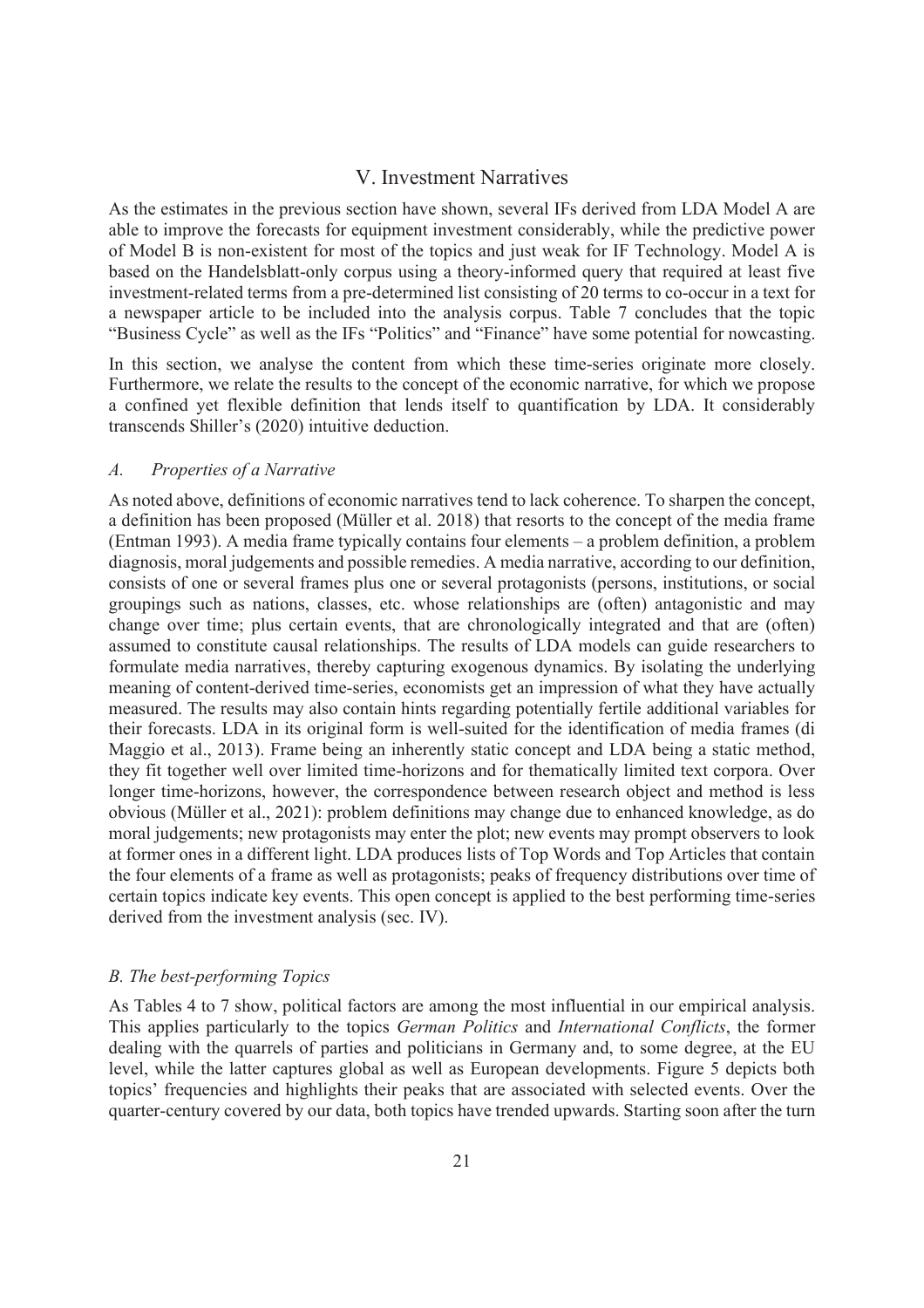of the millennium, the topics' frequencies suggest that political influences, at home and abroad, have become more important to business investment.



*Figure 5: Topics German Politics and International Conflicts, selected events\** 

\*share of analysis corpus, three-month moving average

## German Politics

*Protagonists:* The topic's characteristic words provide an impression of its dominant players, namely "Merkel", "SPD", "Government", "CDU", "Party", "Schröder", "Finance Minister", "European Commission", as well as the locations where the narrative unfolds, i.e. "Berlin", "Brussels".

*Events:* As the frequency graph in Figure 5 shows, domestic politics are prominent in the investment discourse, with federal elections representing recurrent focal points.

*Framing:* Besides dealing with the usual disputes over government top positions, the Top Articles highlight debates about specific government policies. An article, published on 4 February 2003 is dealing with labour market and welfare state reforms and the conservatives' acclaimed willingness to cooperate with the at the left-leaning government. Another, published on 26 June 1999, reports that the federal government plans to prop up municipal investment. Several articles are concerned with enhancing the EU's efficiency. In November 2019, a story deals with reactions to the governing coalition's plans to introduce a "minimum pension" scheme, a piece of redistributive social policy that its opponents considered as economically detrimental. The common thread of this topic could be summarized as follows: private (and government) investment is sluggish in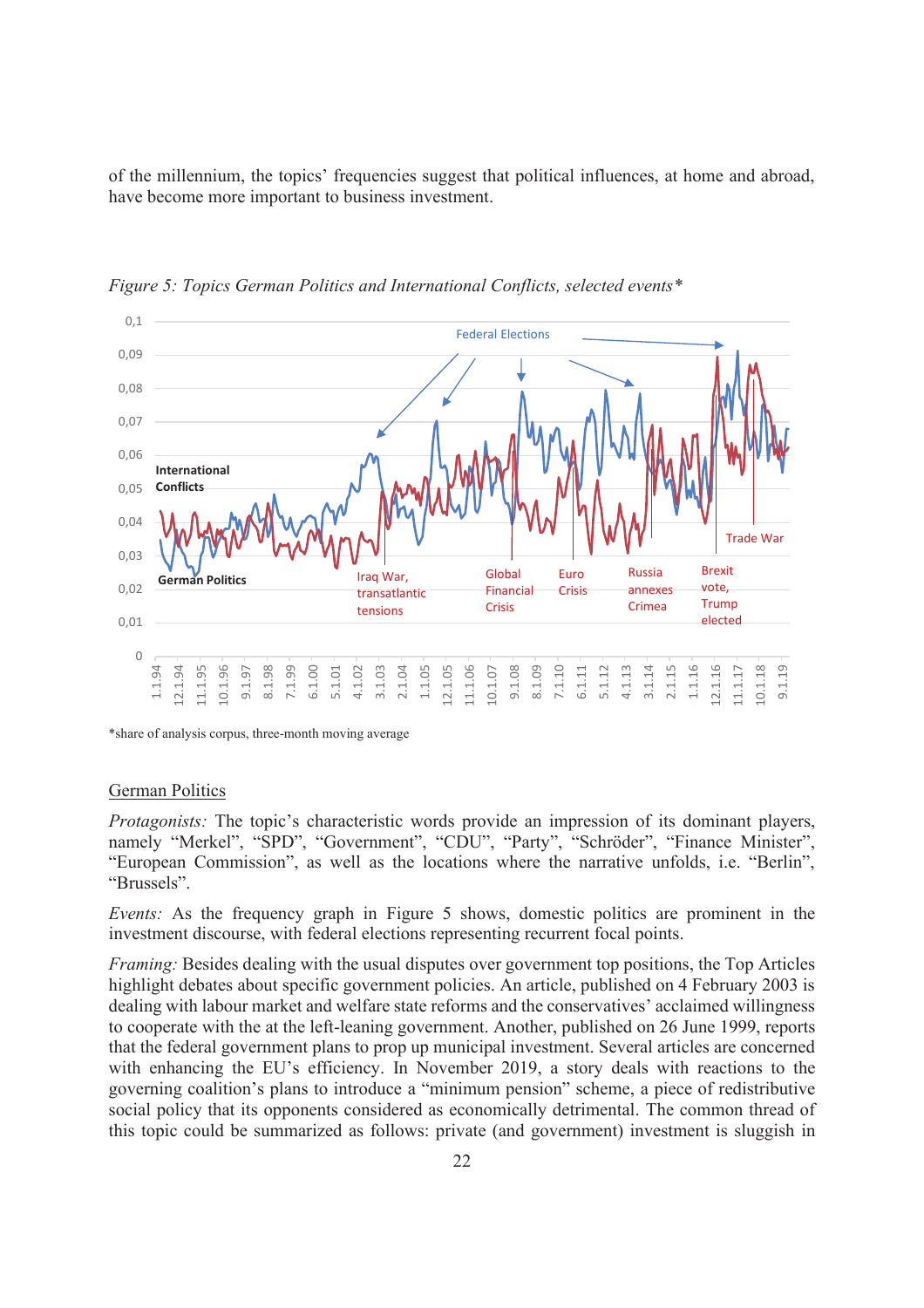Germany (*problem definition*), due to a lack of willingness to reform (*problem diagnosis*), thereby depriving German citizens of possibly higher levels of welfare (*moral judgement*); *potential remedies* include business-friendly reforms and a more coherent governance structure at the EU level.

## International Conflicts

*Protagonists:* The actors in this topic are countries and their leading figures, as can be found in the Top Words, i.e. "China", "Russia", "USA", "Trump", "Putin", "Turkey", "Iran", Hongkong". Locations where events of the narrative take place are also detectable, namely "Beijing", "Moscow", "Washington", "Shanghai".

*Events:* The topic's frequency is characterized by peaks that are driven by distinct events. The Iraq war and the ensuing transatlantic tensions, the global financial crisis and the Euro crisis, the Russian annexation of Crimea, the Brexit vote and the election of Donald Trump as well as the trade war he triggered drive this narrative.

*Framing:* The Top Texts of the topic deal with geostrategic tensions of various kinds. On 3 February 2002 a top article's headline reads: "Bush's Taiwan policy angers China". Another one deals with China's influence in Africa and in Myanmar. Yet other ones concern the conflict between Iran and Israel after the US withdrawal from the anti-nuclear weapons treaty with the Mullah state, or the situation in Crimea after Russia annexed it respectively. In a broad sense, the topic International Conflicts captures the weakening of the Western-dominated international order (*problem definition*). Differences between the USA, Germany, France and other European NATO members over the Iraq campaign, and later during the Trump presidency, laid bare deeper tensions within the West that could be interpreted as a relative decline of the West's power (*problem diagnosis*). The Global Financial Crisis showed the flaws in US-style capitalism, the Euro Crisis did the same for the European model (*problem diagnosis*). The surge in populist politics that culminated in the Brexit referendum and the election of Donald Trump in 2016 can be considered to be further steps in the decline of the West. The subsequent rise of uncertainty proves detrimental to business (*moral judgement*). More international cooperation and more predictable politics could ease the tensions (*potential remedies*).

## Other forecast-enhancing time-series

Two more time-series were found to improve the forecast. Their content is more straightforward as far as investment is concerned: reporting on financial conditions and the business cycle.

The *IF Finance* stays at rather high levels over the 1990s and early 2000s, before succumbing to a somewhat more relaxed mode in the years preceding the global financial crisis. Afterwards it increases, peaking in 2011 at the height of the Euro crisis, and declines markedly in the following years (Figure 2). Since only the combined IF, rather than its individual topics, contributes to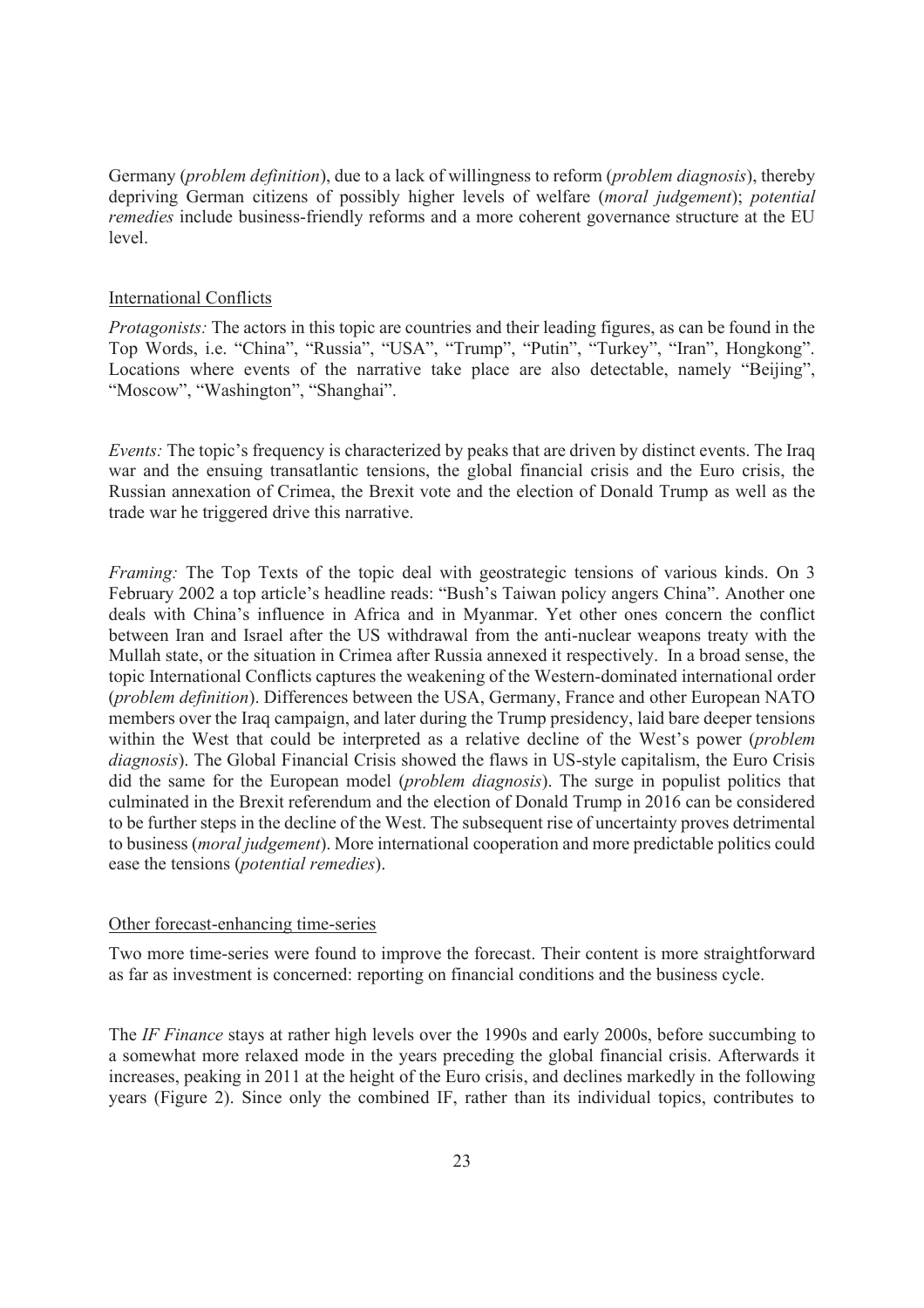forecasting accuracy, we consult its topic composition (Figure 6).<sup>5</sup> As the graphs indicate, German business investment has become less dependent on credit financing, traditionally provided by small German banks, as international financial markets have come to play a more important role in company financing (market developments are partly captured in terms of Personal Finance). Interest rates, particularly those set by central banks, played an important role during years of financial stress in Germany in 2003 and during the Euro crisis, but have largely vanished in importance since the ECB started quantitative easing in 2015 and interest rates across the duration spectrum stayed persistently at ultra-low levels.



*Figure 6.: IF Finance – frequencies of individual topics\** 

\*shares relative to analysis corpus, three-month moving average

The topic *Business Cycle* contains reports about short to medium-term growth perspectives of the German economy, such as news on early indicators, survey results and such. The topic's frequency distribution shows a peak in the early 2000s, when anxiety about Germany being the "sick man of

 $5$  The graphs are partly derived from combined topics that are closely related. "Personal Finance" combines both topics with this label (see above, Table 2), "International Bourses" encompasses two topics on international stock market developments. "Interest Rates" is a combination of the topics "Central Banks" and "Bond Markets".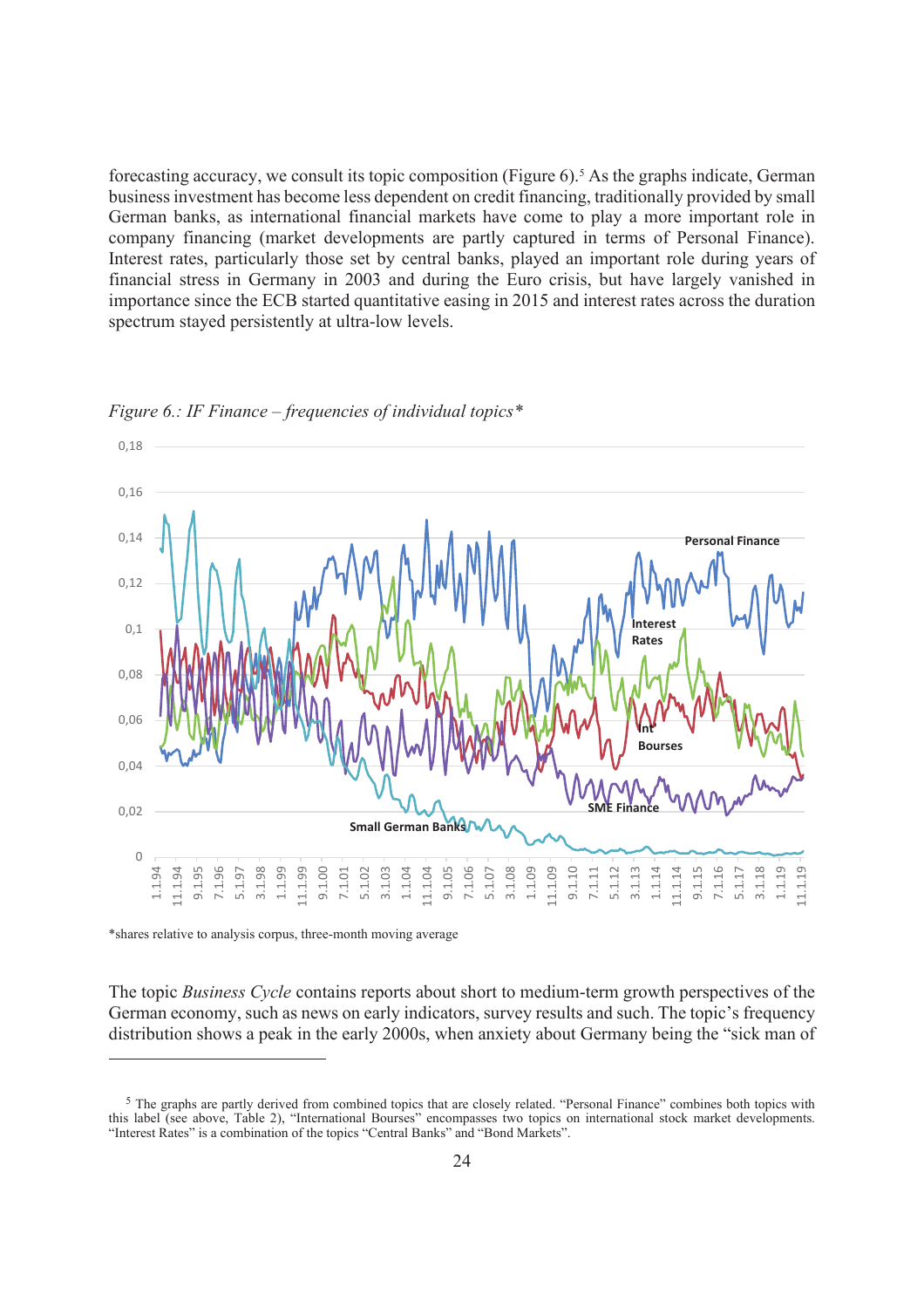Europe" dominated the national mood, before setting off to a secular decline (Figure 7), indicating the greater openness of the German economy where investment is no longer closely related to domestic demand, but rather influenced by global factors.



*Figure 7: Topic Business Cycle\** 

\*share of analysis corpus, three-month moving average

#### *C. A German Investment Narrative*

The examination of the topics and IFs that came out of our econometric exercise can be interpreted as several strands of a single investment narrative. This economic story is set in an outside world where forces are at play that act upon an inside world inhabited by companies, investors, and financial institutions. The outside world evolves according to two narrative threads: one about domestic politics and another one about international relations. Both are afflicted by conflicts whose recurrent culminations (international crises, federal elections) structure the narrative; before the financial crisis (Brexit, the election of Angela Merkel, the Trump presidency and so on) the world was somewhat different than afterwards. What's more, these culminations shift the conditions under which the inside world operates. The inhabitants of the inside world, for their part, adapt to changing circumstances. Traces of these changes can be found in Figures 6 and 7;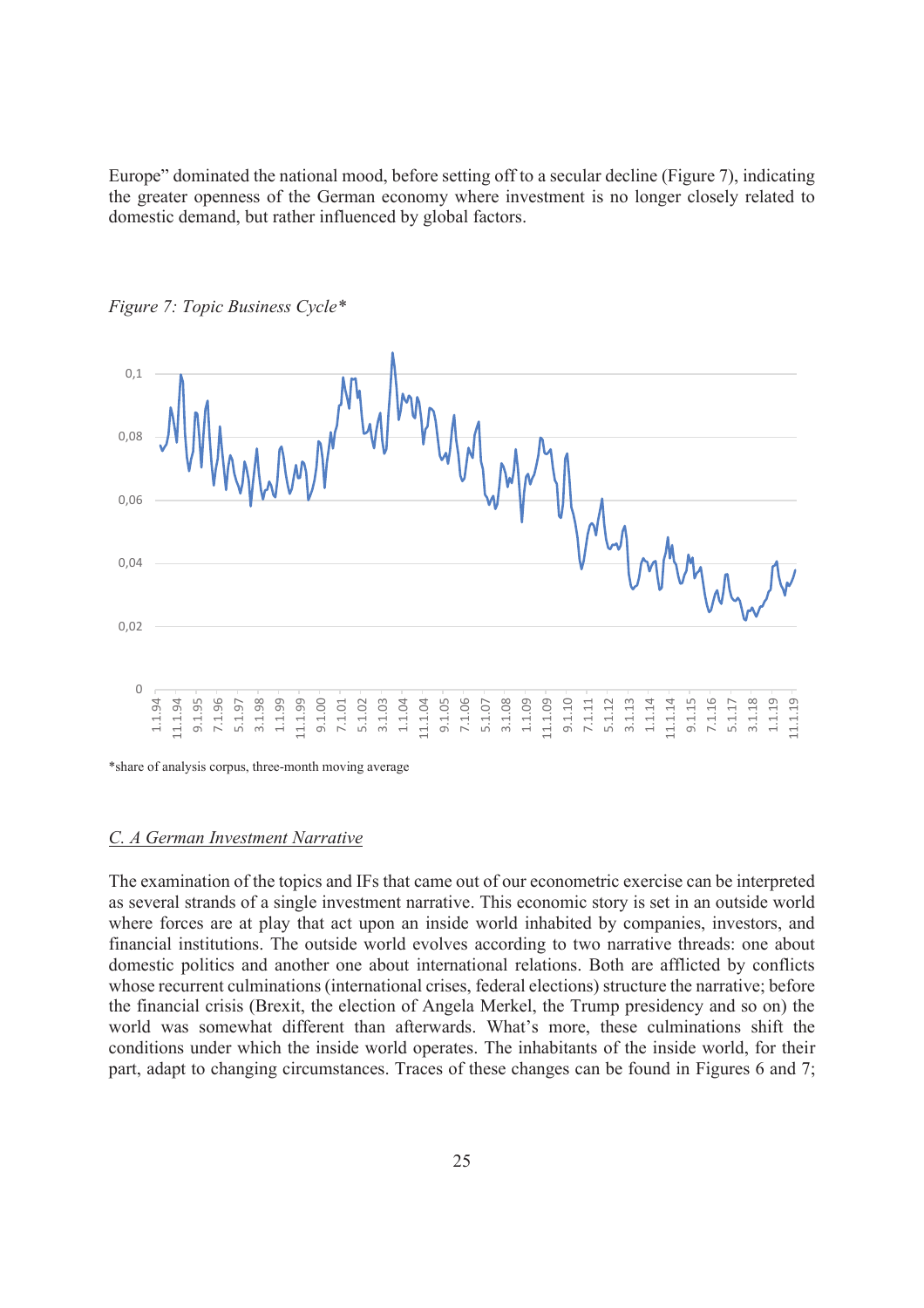e.g. companies strive to become less dependent on credit and on domestic demand, the banking sector consolidates etc.

As the narrative evolves, *events* take place and fade, *protagonists* come and go. However, the basic *frame* seems to be fairly stable over time. It asserts that detrimental forces hinder companies to live up to their full potential.

Subsuming the empirical evidence, a German Investment Narrative can be formulated as follows:

Over the past quarter-century business investment in Germany has become increasingly driven by political developments, both at the international and at the domestic level, that have caused subpar levels of business investment *(problem definition).* At the domestic level, subsequent governments have refrained from tackling deep-seated structural problems in earnest; at the international level the decline of Western dominance has brought about increased uncertainty *(problem diagnosis),* epitomized in a series of financial and security crises *(events).* To blame are quarrels between domestic government and opposition leaders as well as between international leaders, such as Donald Trump and Wladimir Putin *(protagonists)*, all of whom tend to pursue their individual political interests rather than the common good *(moral judgement). Possible remedies* include a more efficient EU and welfare state reforms at home.

It does not really matter if, or to what extent, this story is true. It does not even matter if the newspaper's readers themselves believe it. What matters is that it is the underlying thread of reported reality, a latent narrative, that media users *believe others to believe*. This "third-person effect" (e.g. Lischka 2016) influences expectations and economic decision-making and thereby real economic activity.

## VI. Conclusions

In this paper, we demonstrated that media-based indicators have the propensity to improve econometric forecasts of business equipment investment considerably. Newspaper data carries important information both for future developments of investment (forecasting) as well as for current developments (nowcasting). Regarding the latter, we find that even one month of mediabased indicators improves the nowcasting performance with respect to RMSFE by at least 5%.

One contribution of this paper is the exploratory inductive approach concerning the media data, which differs considerably from Shiller's (2020) intuitive deduction. At the outset of our quest, we tested a host of different media as well as strategies to construct sub-corpora to be analysed as well as different calibrations of LDA models. Time series constructed using these models were implemented in econometric models. The ones that yielded the best results were inspected more closely regarding their content. We conducted a narrative analysis guided by a suitable definition (Müller et al. 2018, 2021). Here, we specified it to capture a business investment narrative.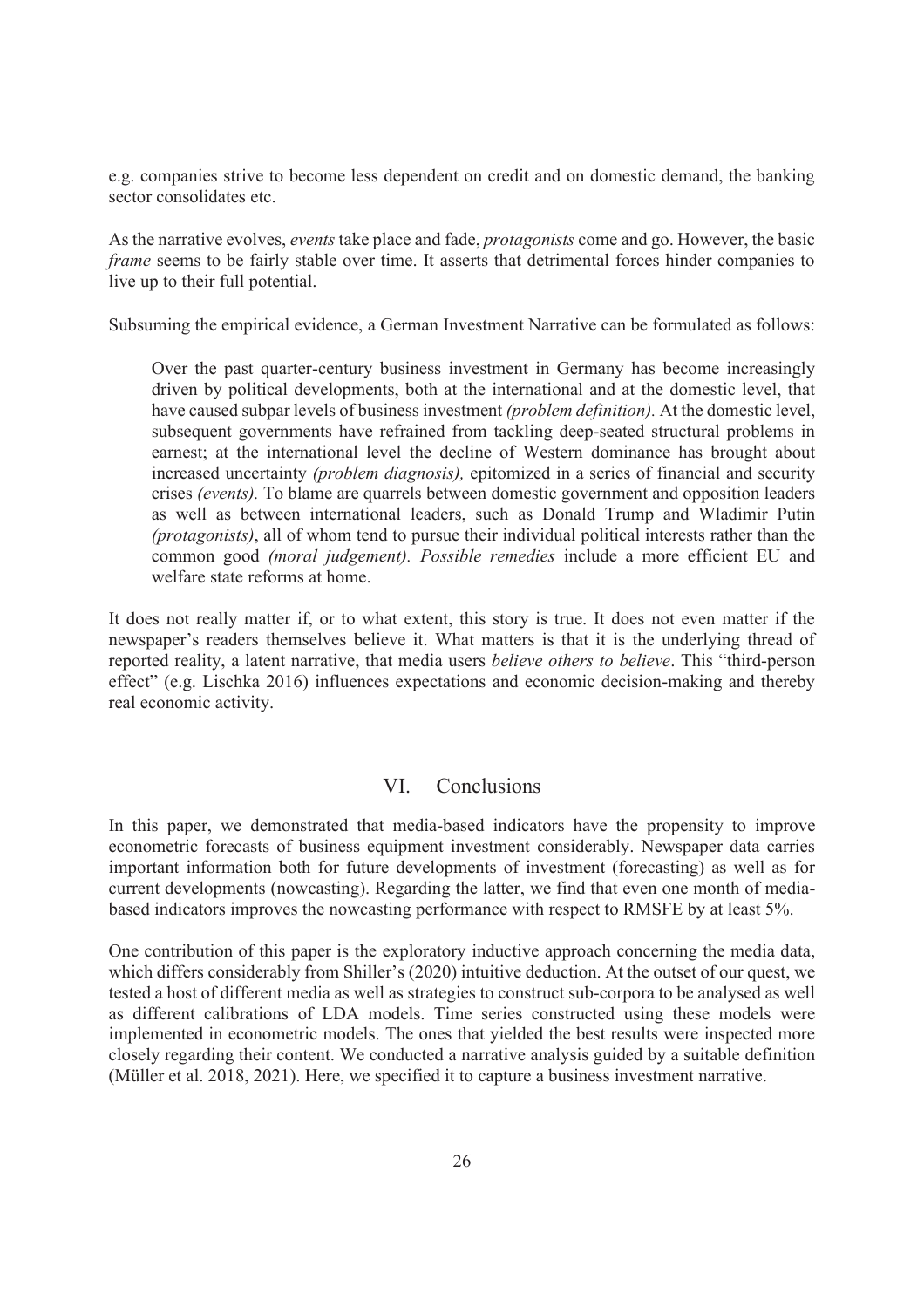The narrative we found is indeed capable of enhancing forecasts and improving researchers' understanding of the investment process in general, as it introduces exogenous developments as well as economic sentiment, news and relevant events to the analysis.

Our formula enables researchers to conduct macro content analyses. After all, by isolating the underlying meaning of content-derived time-series, economists get an idea of what they have actually measured. However, as in other studies in this vein, a clear understanding of the microeconomic foundations is still missing. Future research may draw from behavioral economics or psychology, but also from communication science to better fathom the effects of narratives on human behavior.

News content-based time series are a promising way to produce indicators to be used in business cycle forecasting. However, LDA in its original form has the property of yielding slightly different results with each run, even when it is conducted using the same data and parameter settings. This is particularly annoying when LDA models need to be recalculated on a regular, e.g. monthly, basis. Adding new data leads to variations that hinder the development of consistent time series. These obstacles can be overcome by applying a novel method called *RollingLDA* (Rieger, Jentsch and Rahnenführer 2021). Contrary to the classic static LDA used in this paper, it allows for alterations in topics over time, a technique that seems capable of capturing the fluid nature of media narratives and collective memory, as shown in Müller et al., (2021). This approach has two major advantages: it produces consistent time-series over long periods, and it markedly reduces the arbitrariness of traditional LDA. The latter achievement is particularly due to the combination of the *RollingLDA* method with *LDAPrototype* (Rieger, Jentsch and Rahnenführer 2020) at various stages of the process.

Further research in this vein should focus on developing reliable narrative indicators for business investment and other variables relevant to business-cycle forecasts such as private consumption and exports.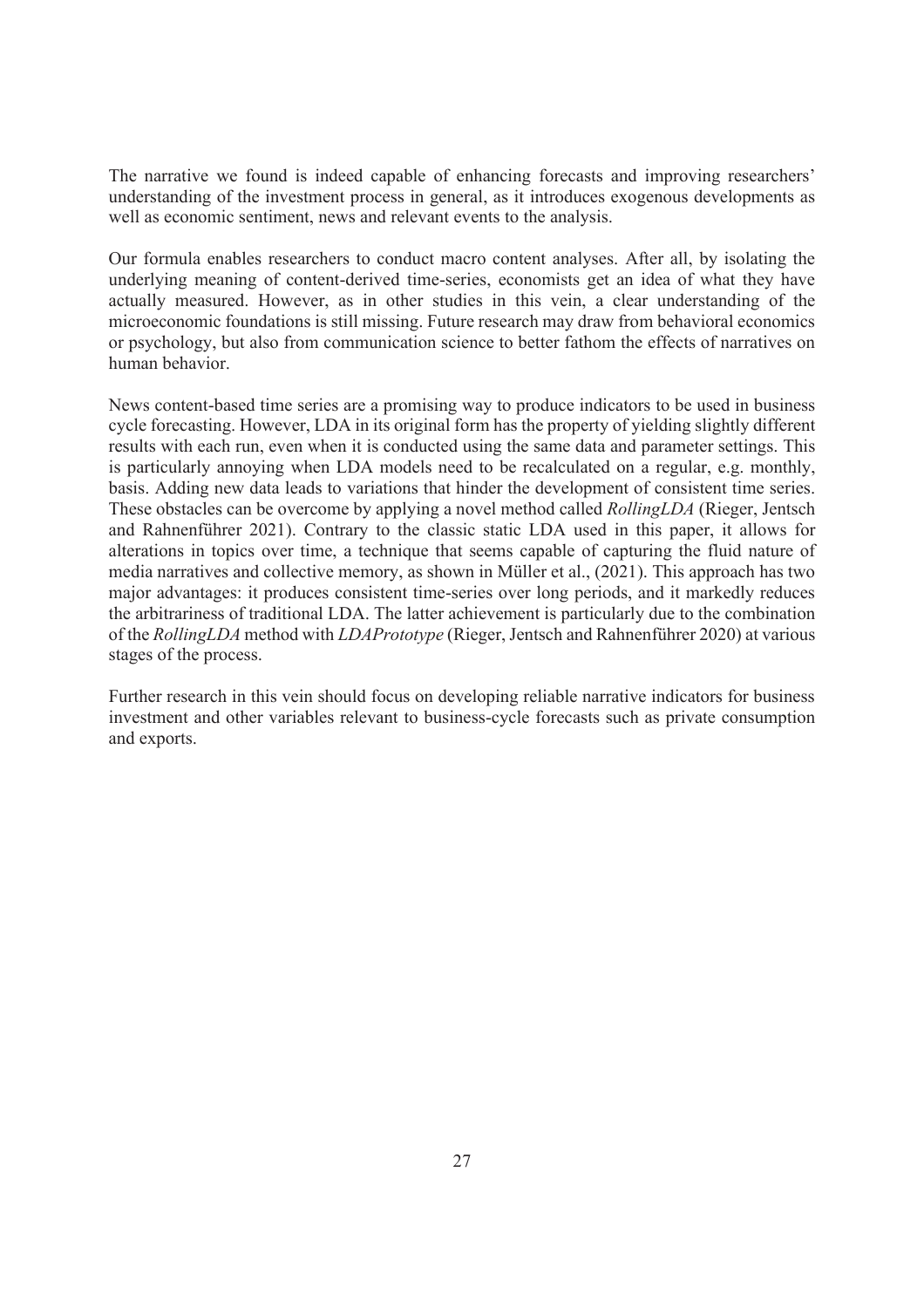## **References**

Baker, S. R., N. Bloom and S.J. Davis (2016). Measuring Economic Policy Uncertainty. *The Quarterly Journal of Economics*, *131*(4), 1593–1636.

Blei, D. M., A. Y. Ng, and M. I. Jordan (2003). Latent Dirichlet allocation. *Journal of Machine Learning Research*, *3*, 993–1022.

Bloom, N. (2009). The Impact of Uncertainty Shocks. *Econometrica*, *77(3*), 623–685. https://doi.org/10.3982/ECTA6248

Chang, J., J. L. Boyd-Graber, S. Gerrish, C. Wang and D. M. Blei (2009). Reading Tea Leaves: How Humans Interpret Topic Models. *Advances in Neural Information Processing Systems 22*  (pp. 288–296). http://papers.nips.cc/paper/3700-reading-tea-leaves-how- humans-interpret-topicmodels.pdf

Cross, J. L., C. Hou, and A. Poon (2020). Macroeconomic Forecasting with Large Bayesian VARs: Global-Local Priors and the Illusion of Sparsity. *International Journal of Forecasting,* 36(3), 899-915.

Davis, S. J. (2019). Rising Policy Uncertainty. *NBER Working Paper 26243*, http://www.nber.org/papers/w26243

DiMaggio, P., M. Nag and D. M. Blei (2013). Exploiting affinities between topic modeling and the sociological perspective on culture: Application to newspaper coverage of U.S. government arts funding. *Poetics, 41*(6), 570 – 606.

Driver, C., N. Meade (2019). Enhancing survey-based investment forecasts. *Journal of Forecasting 38,* 236– 255. https://doi.org/10.1002/for.2567

Döhrn, R., G. Barabas, B. Blagov, A. Fuest, P. Jäger, R. Jessen, M. Micheli und S. Rujin (2018). Die wirtschaftliche Entwicklung im Inland: Aufschwung setzt sich fort, Gefährdungen nehmen zu. *RWI Konjunkturberichte 69 (3)*, 21-56.

Entman, R. M. (1993). Framing: Toward Clarification of a Fractured Paradigm. *Journal of Communication 43(4),* 51–58.

Ellingsen, J., V.H. Larsen and L. A. Thorsrud (2020). News media vs. FRED-MD for macroeconomic forecasting. *BI Norwegian Business School CAMP, Working Paper Series; 08/2020*.

Gefang, Deborah, G. Koop, and A. Poon (2020). Computationally Efficient Inference in Large Bayesian Mixed Frequency VARs. *Economics Letters 191 (June 1, 2020)*, 109120. https://doi.org/10.1016/j.econlet.2020.109120.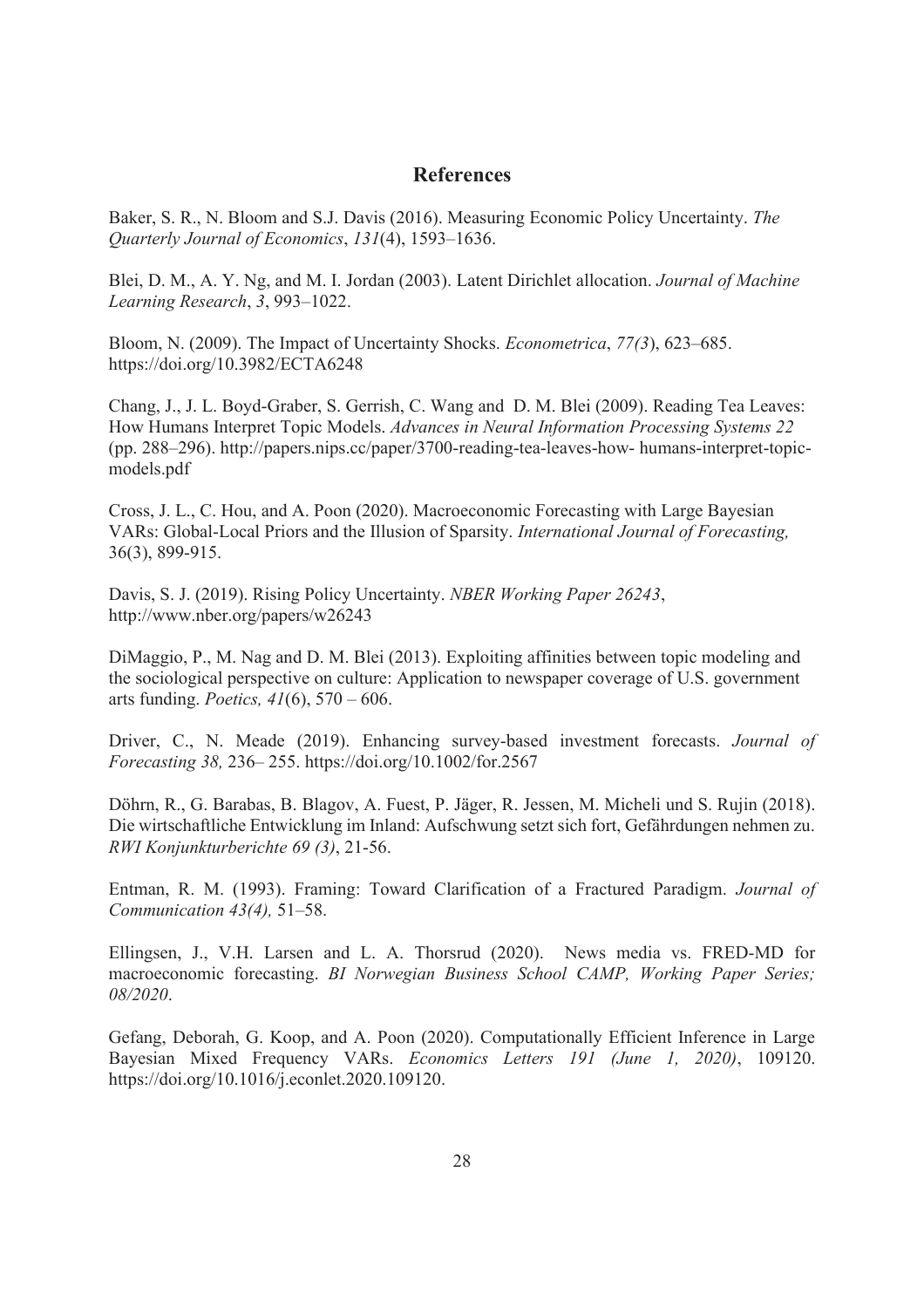Giordano, C., M. Marinucci and A. Silvestrini (2021), Forecasting corporate capital accumulation in Italy: the role of survey-based information. *Banca d'Italia Occasional Papers 596*.

Ghysels, E. and M. Marcelliono (2018), Applied Economic Forecasting using Time Series Methods. *Oxford University Press*, ISBN: 978-0190622015.

Kálmán, R., and R. Bucy (1961), New Results in Linear Filtering and Prediction Theory. *Journal of Fluid Engineering 83 (1),* 95-108. https://doi.org/10.1115/1.3658902.

Koop, G., St. McIntyre, J. Mitchell, and A. Poon (2020). Regional Output Growth in the United Kingdom: More Timely and Higher Frequency Estimates from 1970. *Journal of Applied Econometrics 35, no. 2 (2020)*, 176–97. https://doi.org/10.1002/jae.2748.

Lasky, M. (2018). CBO's Model for Forecasting Business Investment. *CBO Working Paper 2018- 09*.

Larsen, V. H. and L.A. Thorsrud (2019). Business Cycle Narratives. *CESifo Working Paper Series 7468*, CESifo.

Lischka, J. A. (2016). Economic News, Sentiment, and Behavior: How Economic and Business News Affects the Economy. *VS Verlag für Sozialwissenschaften*. https://doi.org/10.1007/978- 3- 658-11541-8

Müller, H., G. von Nordheim, K. Boczek, L. Koppers and J. Rahnenführer (2018). Der Wert der Worte – Wie digitale Methoden helfen, Kommunikations- und Wirtschaftswissenschaft zu verknüpfen. *Publizistik*, *63*(*4),* 557–582. https://doi.org/10.1007/s11616-018-0461-x

Müller, H., J. Rieger and N. Hornig (2021). 'We're rolling'. Our Uncertainty Perception Indicator (UPI) in Q4 2020: introducing RollingLDA, a new Method for the Measurement of Evolving Economic Narratives. *DoCMA Working Paper #6, Mar 2021.*  http://dx.doi.org/10.17877/DE290R-21974

Rapach, D.E. and M.E. Wohar (2007). Forecasting the recent behavior of US business fixed investment spending: an analysis of competing models. *Journal of Forecasting 26*, 33-51. https://doi.org/10.1002/for.1010

Rieger, J., J. Rahnenführer, and C. Jentsch (2020). Improving Latent Dirichlet Allocation: On Reliability of the Novel Method LDAPrototype. *Natural Language Processing and Information Systems, NLDB 2020,* 118–125. Springer International Publishing. https://doi.org/10.1007/978-3- 030-51310-8\_11

Schorfheide, F. and D. Song (2015). Real-Time Forecasting with a Mixed-Frequency VAR Model. *Journal of Business & Economic Statistics 33, no. 3,* 366-380. https://doi.org/10.1080/07350015.2014.954707.